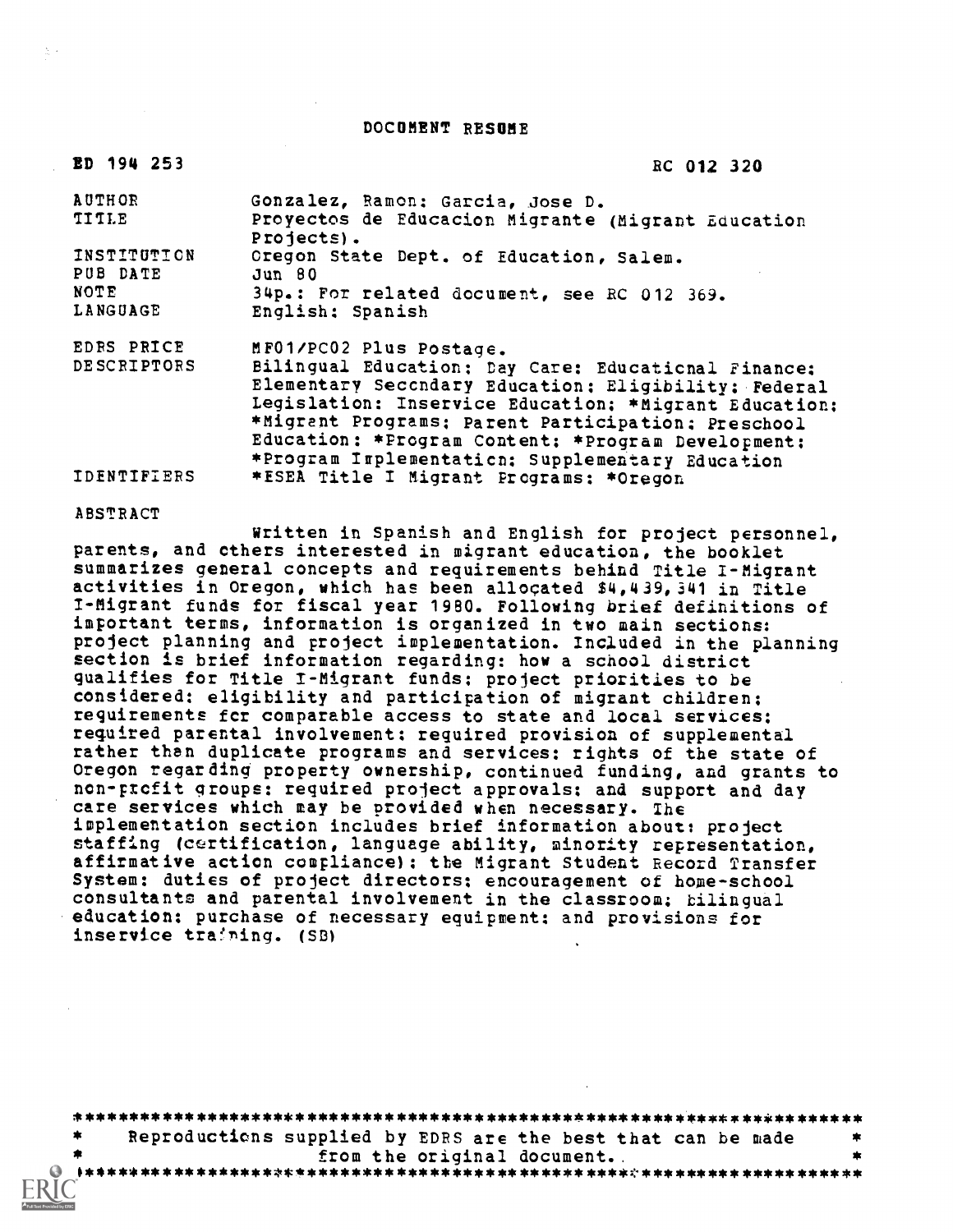

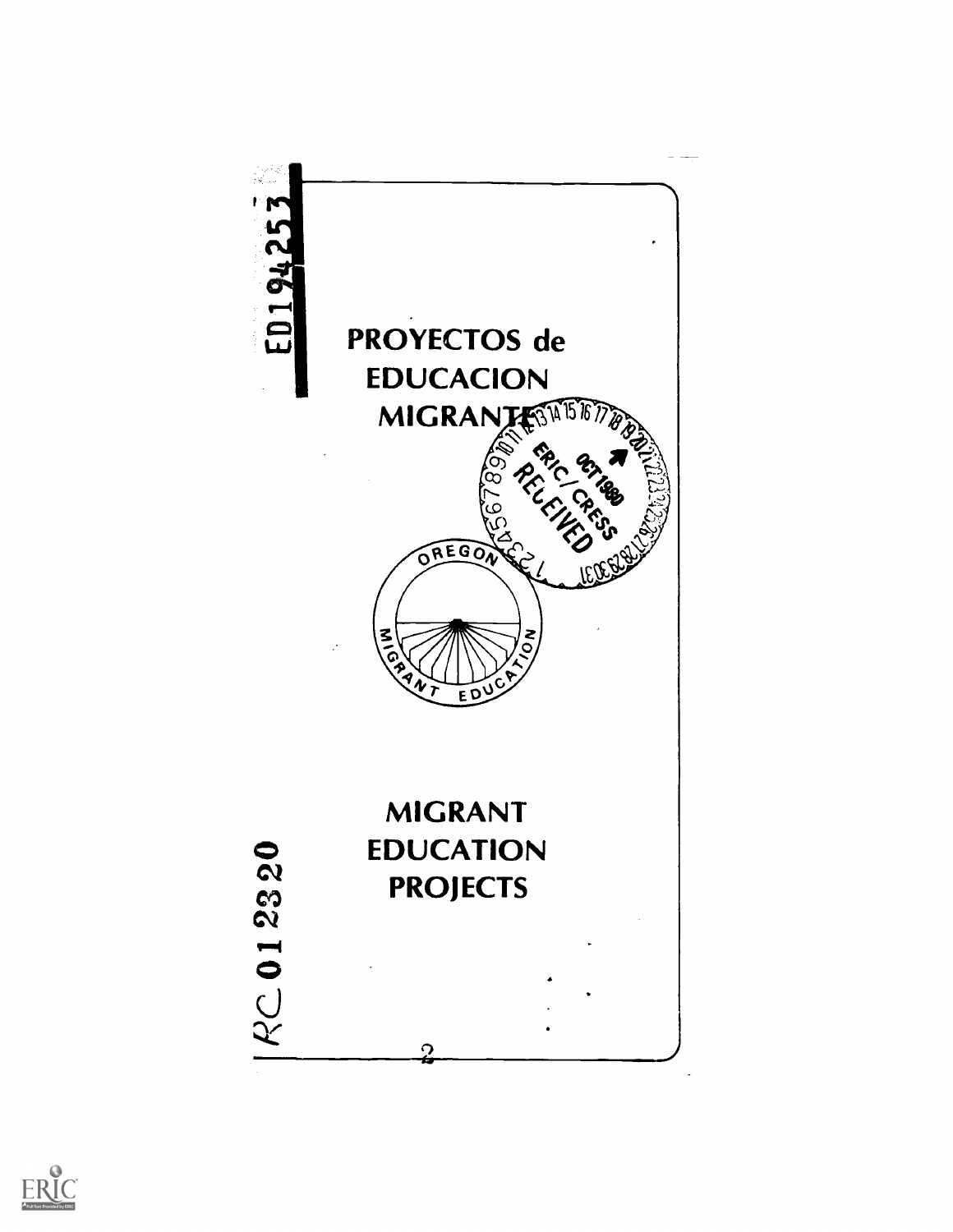#### STATEMENT OF ASSURANCE

 $\lambda$ 

#### Oregon Department of Education

It is the policy of the Oregon Department of Education that no person be subjected to discrimination on the basis of race, national Origin, religion, sex, age, handicap, or marital status in any program, service, or activity for wnich the Oregon Department of Education is responsible. The Department will comply with the requirements of state and federal law concerning nondiscrimination and will strive by its actions to enhance the dignity and worth of all persons.  $\mathcal{A}$ 





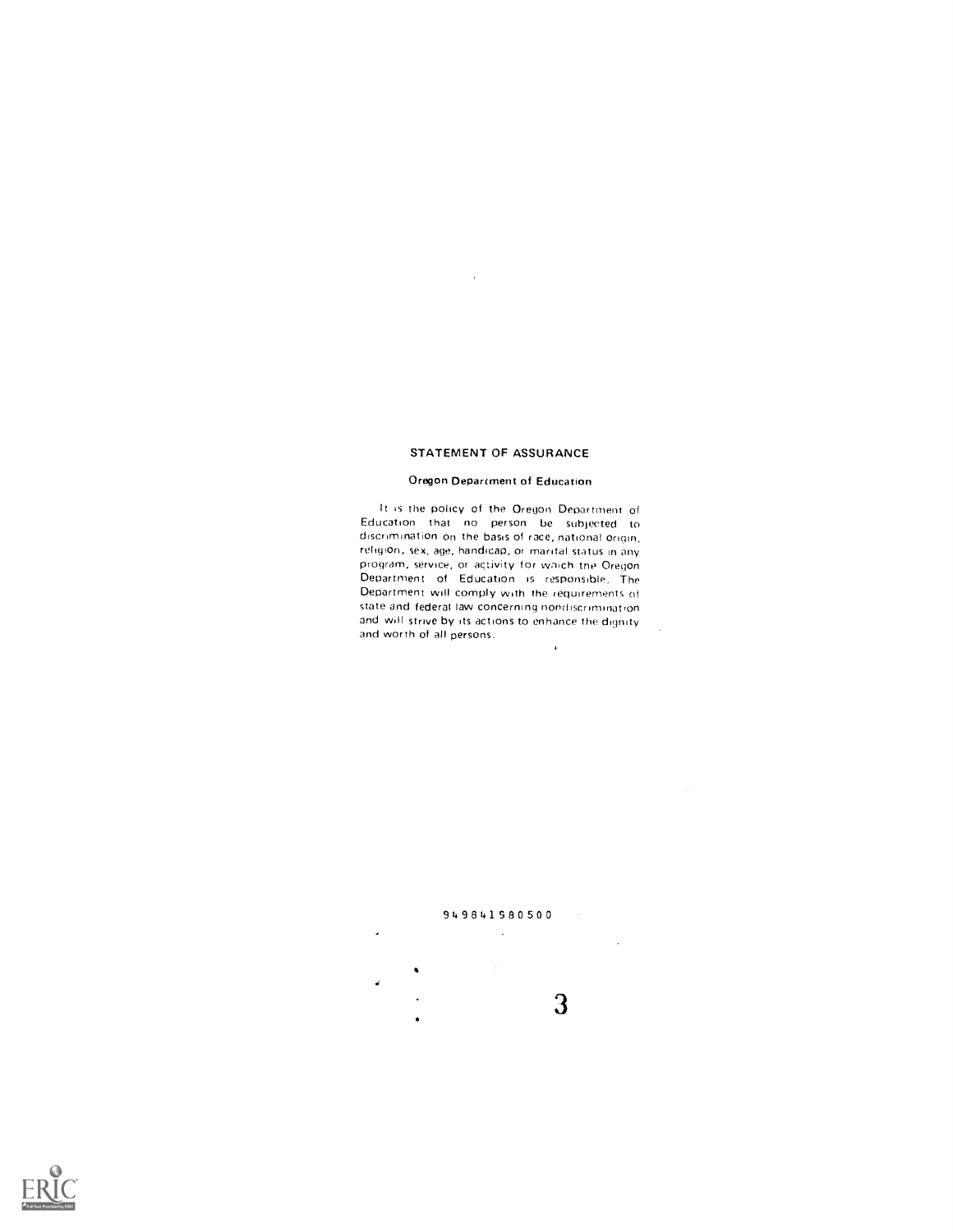# MIGRANT EDUCATION PROJECTS

 $\mathcal{F}_{\alpha}$  ( Ramón González 1 and and José D. Garcia

June 1980



Verne A. Duncan State Superintendent of Public Instruction

Oregon Department of Education 700 Pringle Parkway SE Salem 97310



4 OCT 1 4 1990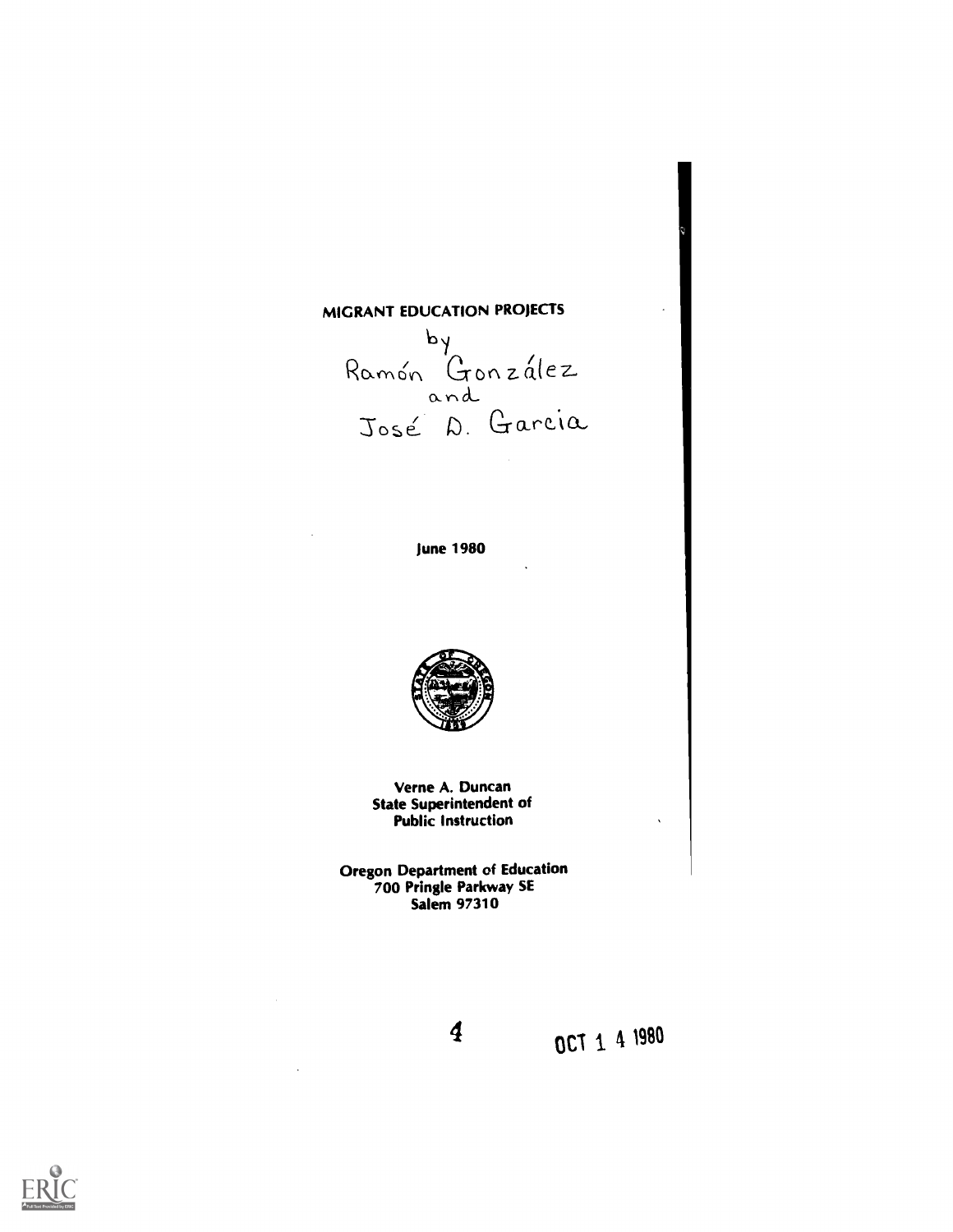#### FOREWORD

Migrant education projects are designed for students who move from one school district to another during the course of the school year due to the migratory nature of their parents' or guardians' employment. In many cases, sporadic attendance and the lack of continuity in educational experiences has made it difficult, if not impossible, for these students to benefit from regular school programs.

Migrant education projects provide educational and support services according to students' specific needs: educational, cultural, social, health and nutrition. The objective is to identify individual student strengths and weaknesses, and to prepare programs accordingly.

This booklet summarizes general concepts and requirements behind Title <sup>I</sup> Migrant activities; it is intended for project personnel, parents, and others interested in these projects.

For further information, contact the Migrant Education Service Center (Administration Building - Second Floor, 700 Church Street SE, Salem 97310, 378-6853) or )ose Garcia, coordinator for migrant education at the Department of<br>Education, 378-3864. Furthermore, you may refer to the April 3, 1980 Federal Register Part IV, copies of which have been forwarded to project directors.

Verne A. Duncan State Superintendent of Public Instruction

 $\frac{5}{2}$ 

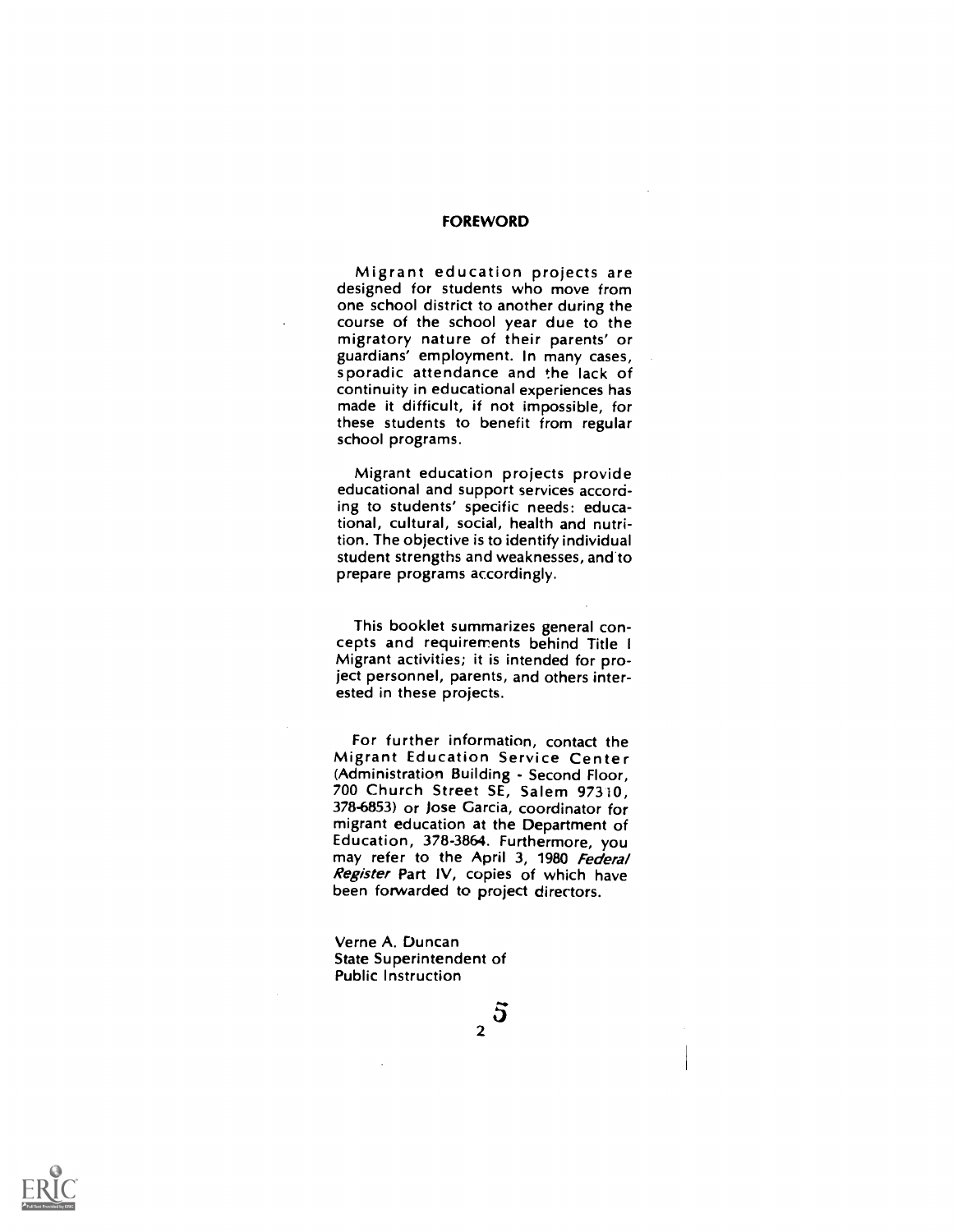#### PROLOGO

Los proyectos de "Educación Migrante" son diseriados para estudiantes que por causa del empleo migratorio, tienen que moverse de escuela a escuela en el curso del ano escolar. En varios casos a estos estudiantes, por causa de su experiencias educacionales, se le ha hecho dificil, si no, imposible, funcionar en programas regulares en las escuelas.

Los proyectos de la educación<br>migrante proveen servicios educacionales y auxiliares de acuerdo con las necesidades especiificas del estudiante: educacionales, culturales, sociales, de salud y nutrición. El objeto es de identificar las fuerzas y debilidades individuales del estudiante y diseñar programas apropiados.

Este folleto compendie conceptos generales y requisitos de las actividades migrantes Titulo I; es intentado para el personal de los proyectos, los padres y otros interesados en estos proyectos.

Para más información comuniquese con El Centro De Servicios De Educacion Migrante (Edificio de Administración -Segundo Pino, 700 Church Street SE, Salem 97310, 378-6853) o con el Sr Jose García, coordinador de la educación<br>migrarite en el Departamento De Educación, 378-3864. También puede usted consultar el Registro Federal Parte iV de Abril 3 de 1980, cuales copias han sido enviadas a los directores de los proyectos.

Verne A. Duncan Ministro De Educación Pública

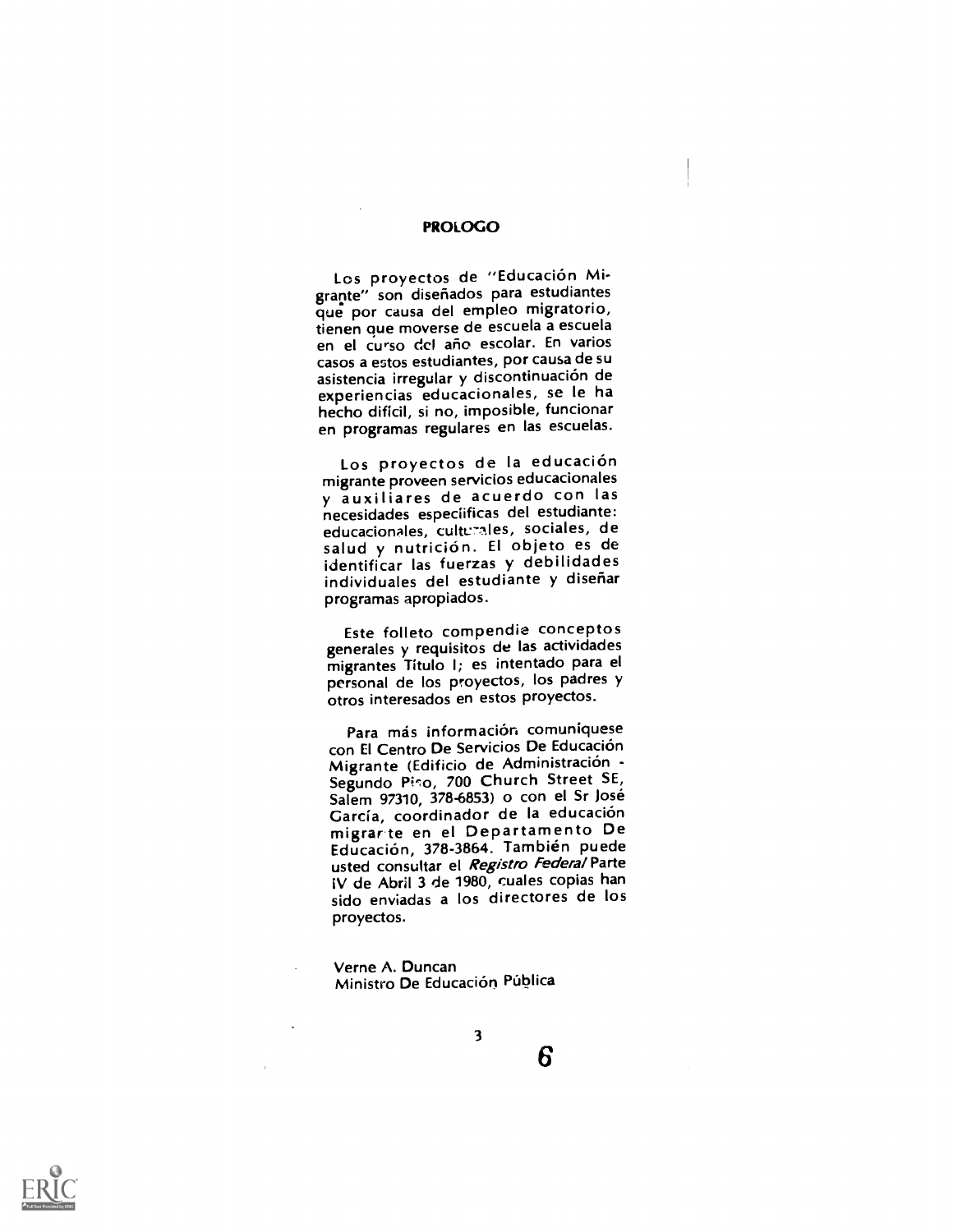# Migrant Education Programs

## AUTHORITY

# Program Funding

Funding of Title I, Migrant Amendment State Programs, is authorized by Public Law 89-10, as amended by Public Law 89-750 and subsequent amendments. Under this authority, Congress allocates funds each year for implementation of migrant education programs. School districts participating in the program receive advance funding. Oregon has been allocated approximately \$4,439,341 for fiscal year 1980. During FY 1979, approximately 7,770 migrant students were served statewide.

7

4

∴.

 $\ddot{\cdot}$ 

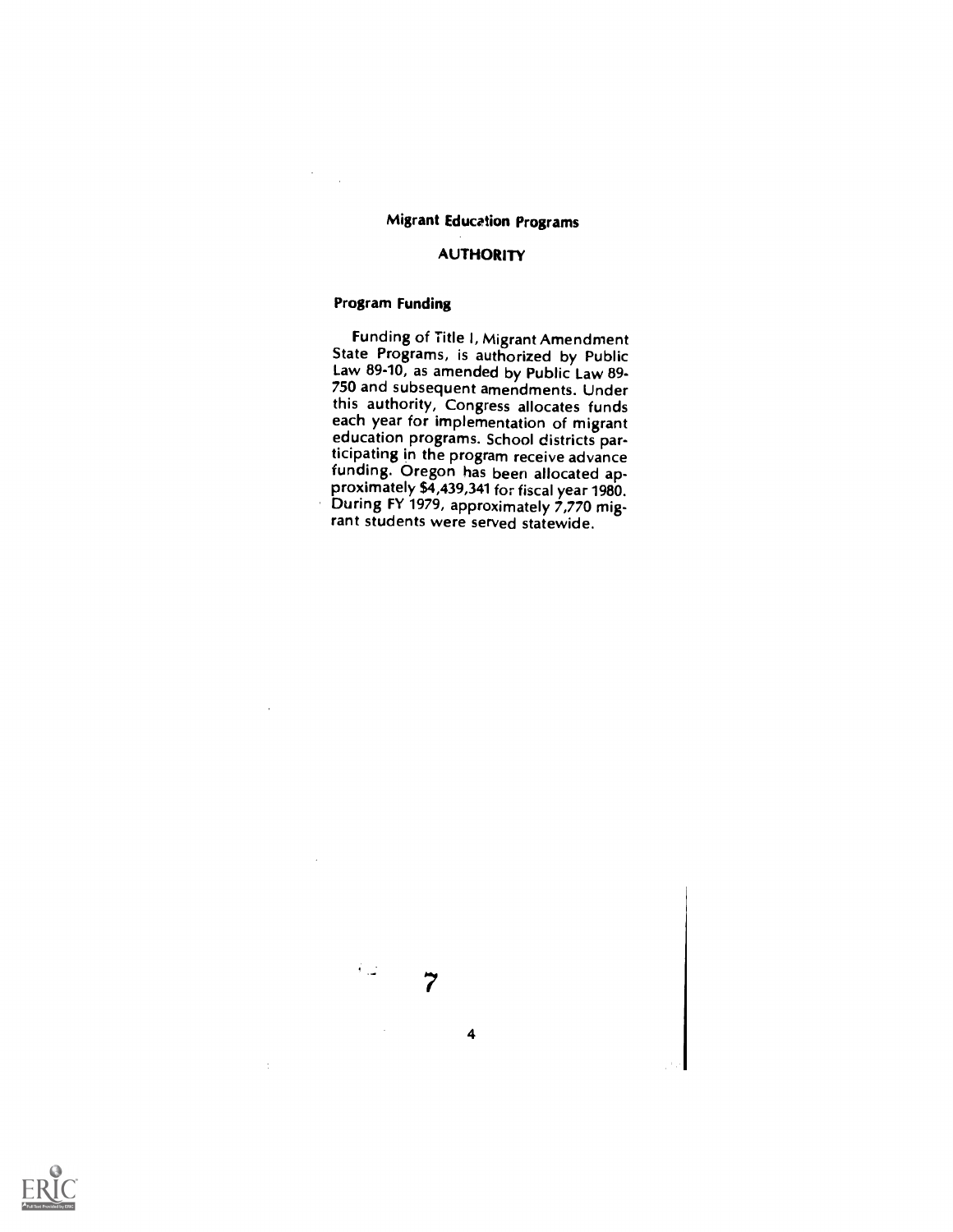# Programas De Educacion Migrante

# AUTORIDAD

# Fondos

 $\ddot{\phantom{a}}$ 

Los fondos de los programas de la Educacion Migrante Titulo 1 son autorizados por la Ley Pública 89-10 y la enmendación de la Ley Pública 89-750 así como las enmiendas subsecuentes. Bajc esta Ley, El Congreso distribuye los dineros cada año para la implementación de los programas de la educacion migrante. Los distritos que participan en el programa reciben fondos de anternano. Aproximadamente \$4,439,341 dólares han sido autorizados al estado de Oregon para el año fiscal de 1980. Durante el año fiscal de 1979, se sirvieron aproximadamente 7,770 estudiantes migrantes a través del estado.

 $\sim$  5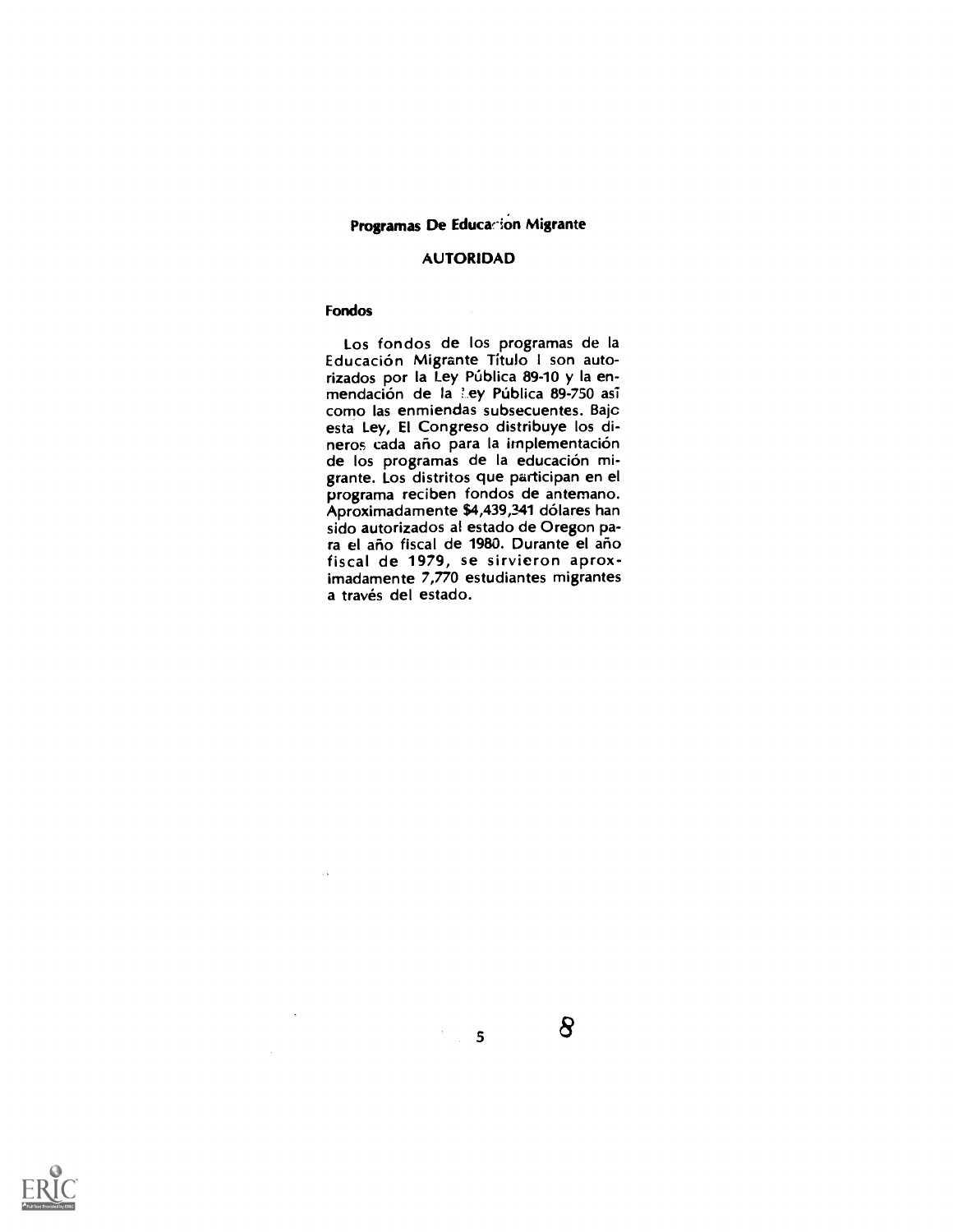#### **DEFINITIONS**

- 1. "Agricultural Activity" any activity directly related to the production or processing of crops, livestock, poultry or dairy products; the cultivation or harvesting of trees; or activities related to fish farms.
- 2. "Currently Migrant Child" a child whose parent or guardian, or any other member of the immediate family, is a migratory agricultural worker or fisher, and who has moved within the past twelve months for the purpose of obtaining temporary or seasonal employment.
- 3. "Day Care Services" the custodial care of infants and children too young to benefit from formal education programs.
- 4. "Fishing Industry" any activity related to the catching or processing of any fish or shell fish for commercial purposes.
- 5. "Formerly Migrant Child" any child who, within the past five years, has been eligible as a migrant child and has the concurrence of the parent or guardian to be classified as such and allowed to participate in Title I-M programs.
- 6. "Guardian"  $a_1$  , son who has been legally appointe's as such or, if not legally appointed, is recognized as serving in place of the child's parent.
- 7. "Migrant Agricultural Worker" a person who has noved from one school district to another within the past twelve months for the purpose of obtaining temporary or seasonal employment in agricultural activites.



 $\mathcal{L}^{(1)}$ 

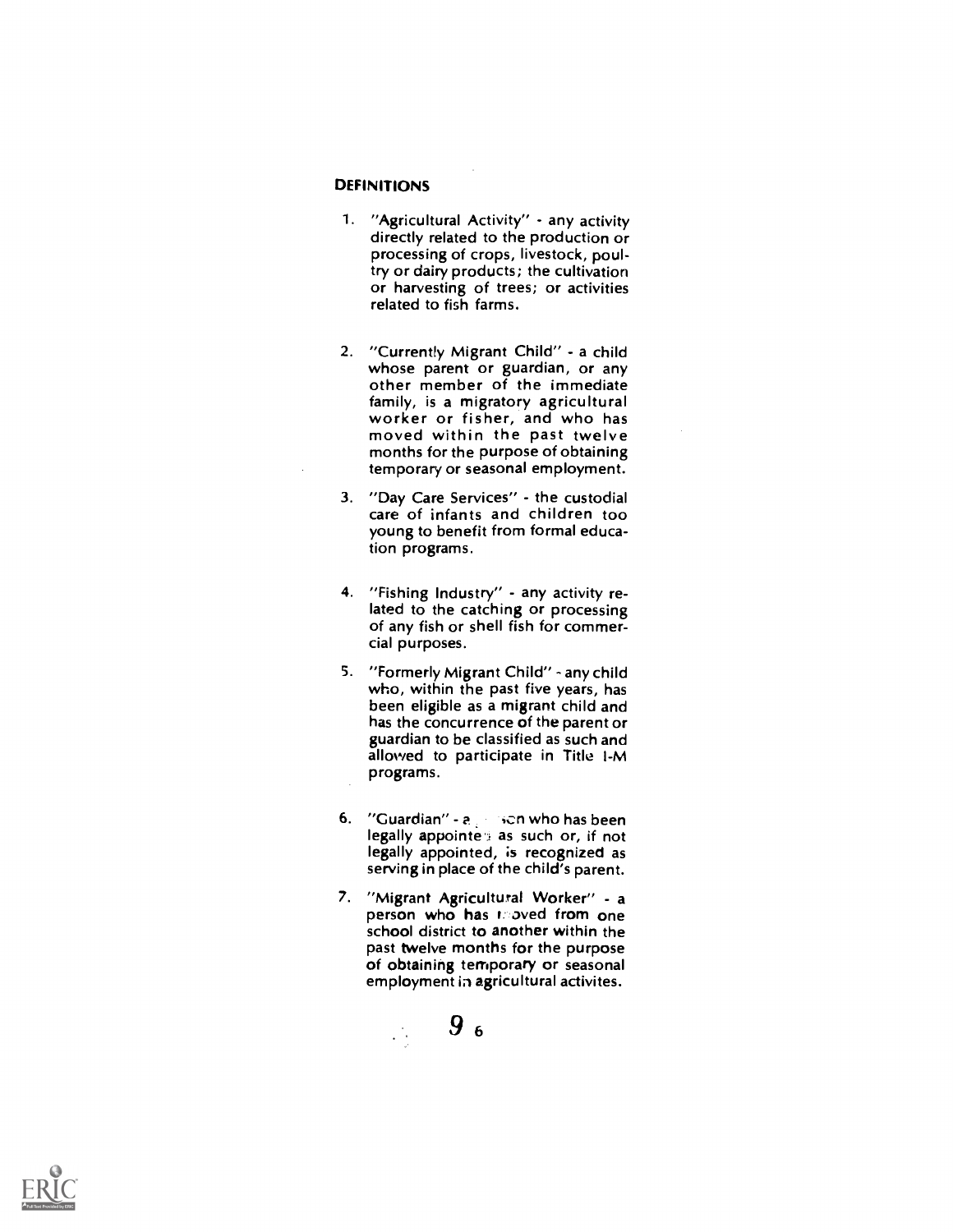## DEFINICIONES

- 1. "Actividad Agricola" Cualquier actividad directamente relacionada a la producción o el proceso de cosechas, ganadería productos de lecherías así como la cultivación y la cosecha de árboles o actividades relacionadas a gr $\epsilon$  as de pescadería.
- 2. "Niño Migrante Activo" Un niño<br>cuyo padre o guardian o cualquier otro miembro inmedicto de la ramilia es un trabajador migratorio agricola o pescador y quien se ha movido dentro de los últimos doce meses con el propósito de obtener empleo temporal.
- 3. "Servicios De Cuidado" El cuidado custodial de infantes y niños demasiado jóvenes para beneficiarse<br>de los programas regulares de educación.
- 4. "Industria De Pescaderia" Cualquier actividad relacionada a la pesca o el proceso de cualquier pez por razones comerciales.
- 5. "Niño Ex-Migratorio" Un niño quien dentro, de los cinco años<br>pasados, ha sido elegible como un niño migrante y tiene el concentimiento del padre o el guardian de ser clasificado asi y autorizado para participar en los programas Titulo I-M.
- 6. "Guardian" Una persona quien ha sido legalmente apuntada o reconocida para tomar el lugar del padre del niño.
- 7. "Trabajador Migrante Agricola" Una persona quien se ha movido de un distrito escolar a otro entre los últimos doce meses con el propósito de obtener empleo temporal en actividades agricolas.

 $7 \quad 10$ 

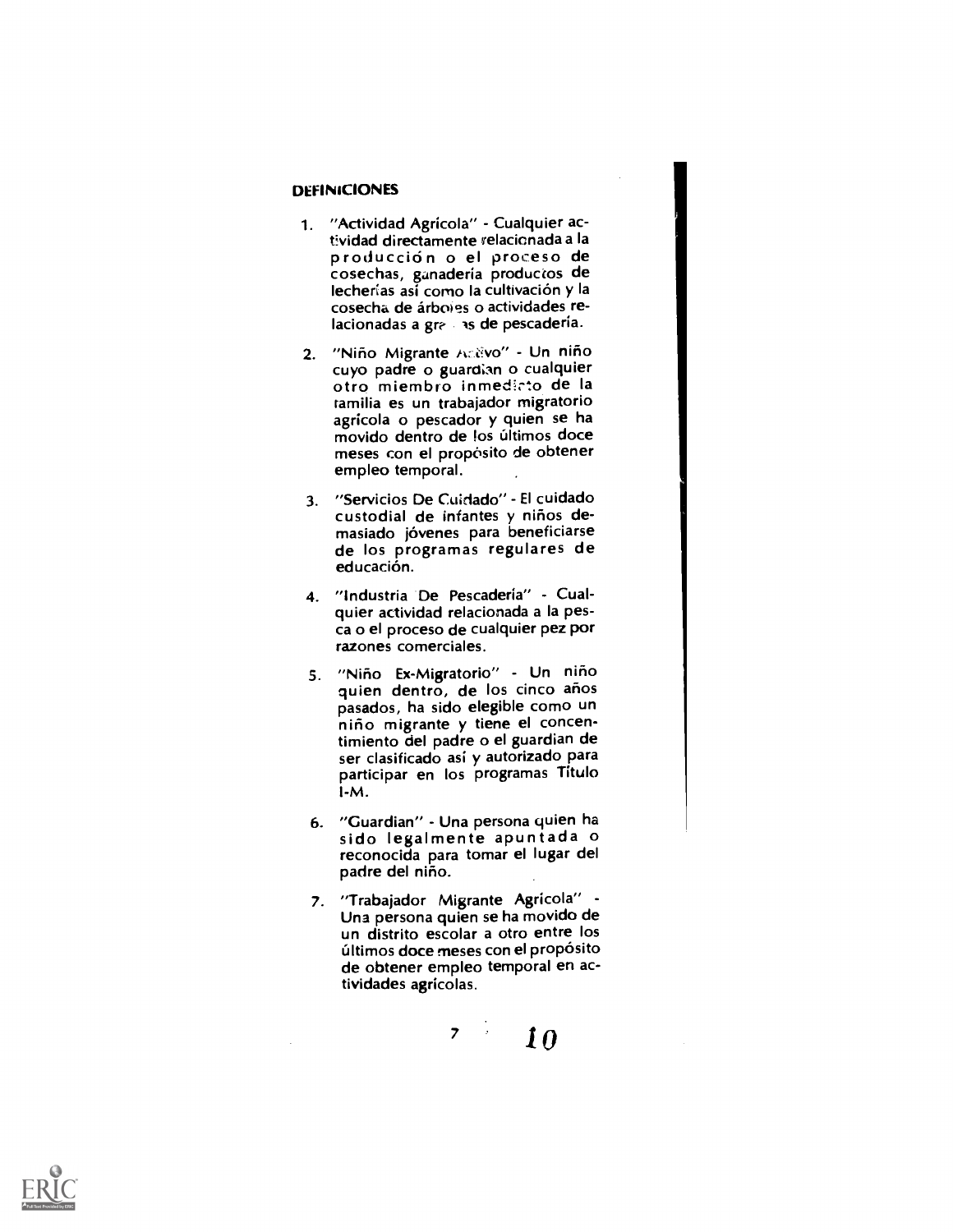- 8. "Migrant Fisher" a person who has moved from one school district to<br>another within the past twelve months for the purpose of obtaining temporary or seasonal employment in a qualified fishing activity.
- 9. "Operating Agency (Funded Project)" - a local education agency (LEA) or private nonprofit agency to which the Oregon Department of Education authorizes a subgrant of Title l-M funds in order to carry out an approved Title l-M project.
- 10. "Project" one or a set of activities consisting of instructional and/or Oregon Department of Education<br>directly, or by a local education<br>agency or other nonprofit agency approved and funded by the<br>Department. The activities of any Title I-M funded project must meet the objectives of the state program approved by the USOE.
- 11. "Preschool Age" a student who is too young to participate in the regular school program, but who is suffi- ciently mature to participate successfully in a structured readiness or instructional program.
- 12. "State Program" the overall plan for services, activities, personnel and materials included in the USOE-approved state education agency's application for a grant to meet the special educational needs of migrant children.



 $\mathcal{L}^{\text{max}}(\mathbf{r})$  , where  $\mathcal{L}^{\text{max}}(\mathbf{r})$ 

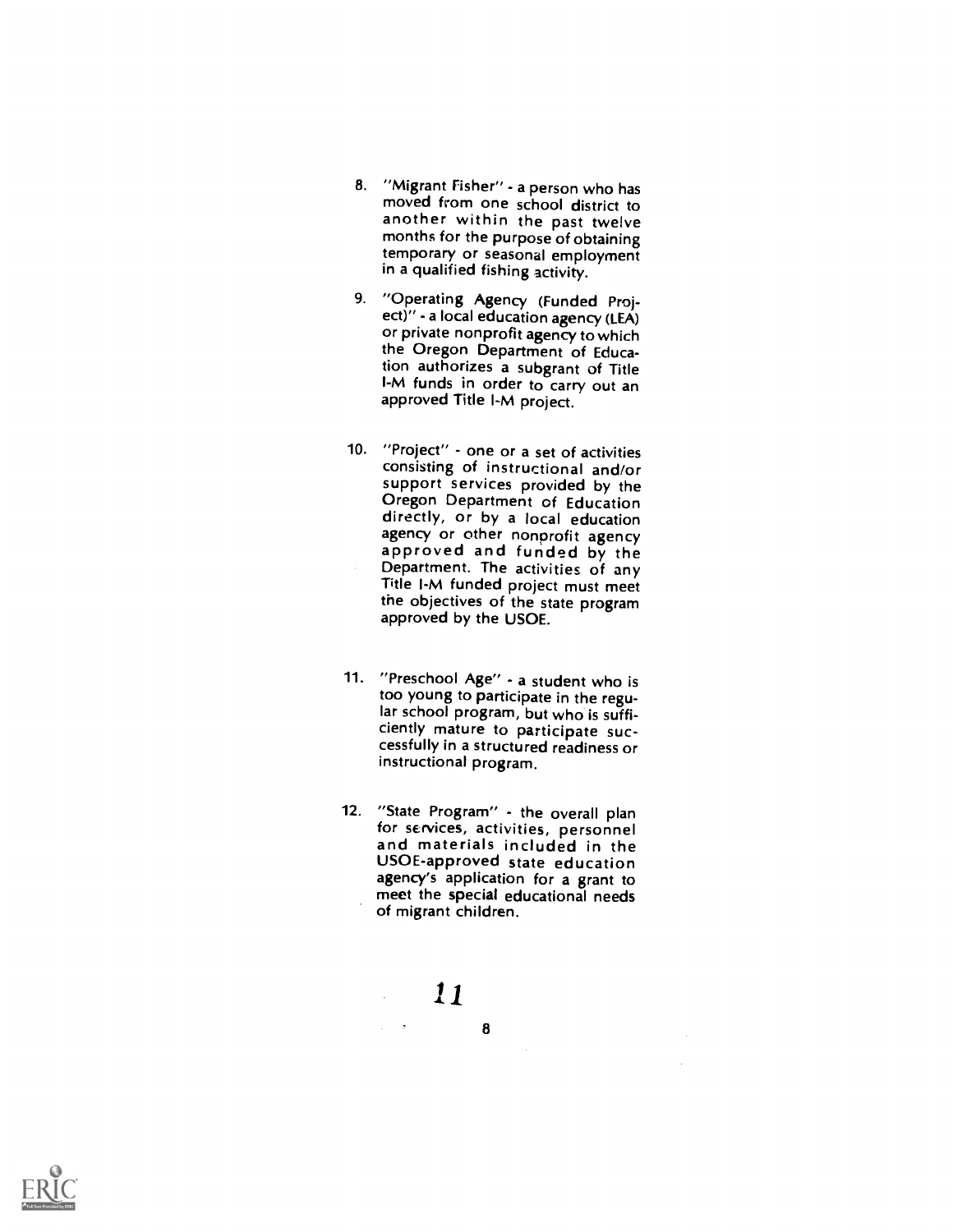- 8. "Pescador Migrante" Una persona quien se ha movido de un distrito escolar a otro entre los últimos doce meses con el propósito de obtener empleo temporal en actividades de la pesca.
- 9. "Agencia Operante (Proyecto Financiado)" Una agencia educacional local o una agencia privada no negociante a la cual el<br>Departamento de Educación de Oregon autoriza un subcontrato de dineros Titulo l-M para ejecutar un proyecto aprobado Titulo l-M.
- 10. "Proyecto" Una o un grupo de actividades consistiendo de servicios instructivos o auxiliares proveídos directamente por el Departamento de Educacion de Oregon o por una agencia educacional local o una agencia privada no negociante autorizada por el Departamento. Las actividades de cualquier proyecto Título I-M autorizado deben cumplir<br>los objetivos del programa estatal aprobado por la Oficina de Educación Federal.
- 11. "Edad Preescolar" Un estudiante quien no tiene la edad legal para participar en los programas de escuela regular, pero quien tiene suficiente maduréz para participar con aprovechamiento en programas instructurados preparativos.
- 12. Programa Estatal" El plan total para los servicios, las actividades, el personal, y los materiales incluidos en la aplicación para los dineros de la agencia estatal de educación<br>aprobada por la Oficina de Educacion Federal para servir las necesidades especiales del niño migrante.

9

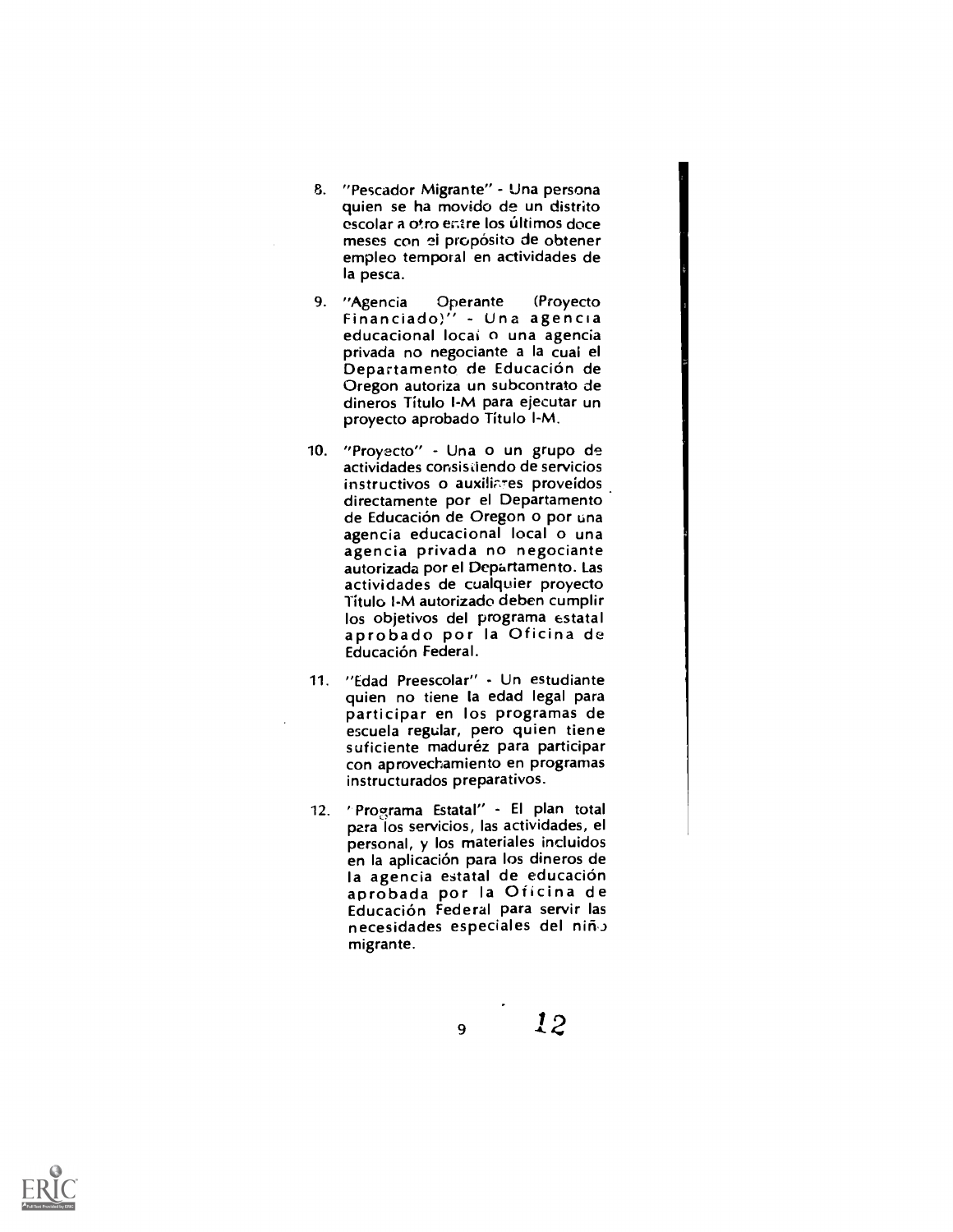# PLANNING PROJECT

To qualify for Title l-M funding, a school district must:

- 1. Identify migrant students and obtain certificates of eligibility in sufficient number to warrant a project.
- 2. Participate in the State Migrant Student Record Transfer System; complete and transmit records on all eligible students identified.
- 3. Organize an advisory committee, sentation by parents of eligible students.
- 4. Identify the needs of potential participants by means of a survey conducted by district staff members in cooperation with the advisory committee and other members and agencies in the project area.
- 5. Establish goals and objectives for the project, plan activities concomitant with the goals and objectives of the state program; all to be done by district staff members and their advisory committee.
- 6. Obtain project proposal application forms from the migrant education<br>coordinator at the Oregon Department of Education; complete the forms; obtain approval from the district school board and the advisory committee and submit the application to the Department.

#### Planning Project Priorities

In planning projects and preparing proposals, the priorities of the State Board of



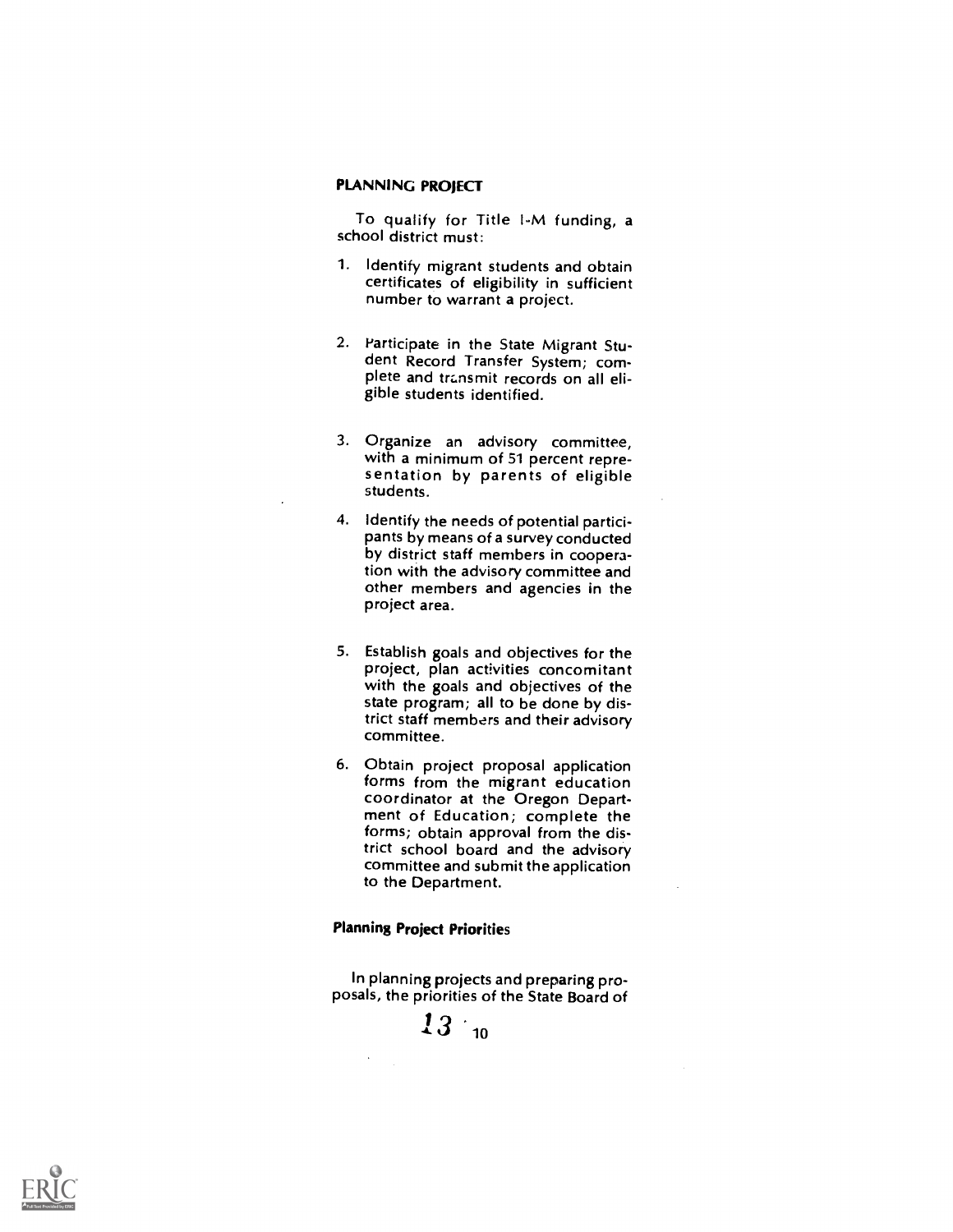## PLANEANDO EL PROYECTO

Para calificar por dineros Titulo I-M, un distrito escolar debe:

- 1. identificar estudiantes migrantes y conseguir certificados de elegibilidad en un número suficiente para justificar un proyecto.
- 2. Participar en el Sistema de Transferencia de Archivos de Los Estudiantes Migrantes; Ilenar y transmitir todo archivo del estudiante que ha sido identificado elegible.
- 3. Organizar un comité consejero cual represente un mínimo de 51% porcien'o de padres de estuoizntes elegibles.
- 4. Identificar las necesidades de participantes concebibles por medio de una investigación conducida por empleados del distrito en cooperación con el comité consejero y otros miembros y agencias en el área del proyecto.
- 5. Establecer metas y objetivos para el proyecto, planear actividades pertinentes con las metas y los objetivos del programa estatal; todo esto Ilevandose a cabo por los empleados del distrito y su comité consejero.
- 6. Obtener formas de aplicacion para el presupuesto del proyecto de Ia oficina de Educación Migrante Estatal; Ilenar las formas y obtener Ia aprobación de la mesa del distrito escolar y del comité consejero y someter las formas a la oficina estatal.

# Plarieando Prioridades Del Proyecto

Al planear los proyectos y al preparar los presupuestos, las prioridades de Ia

1 d

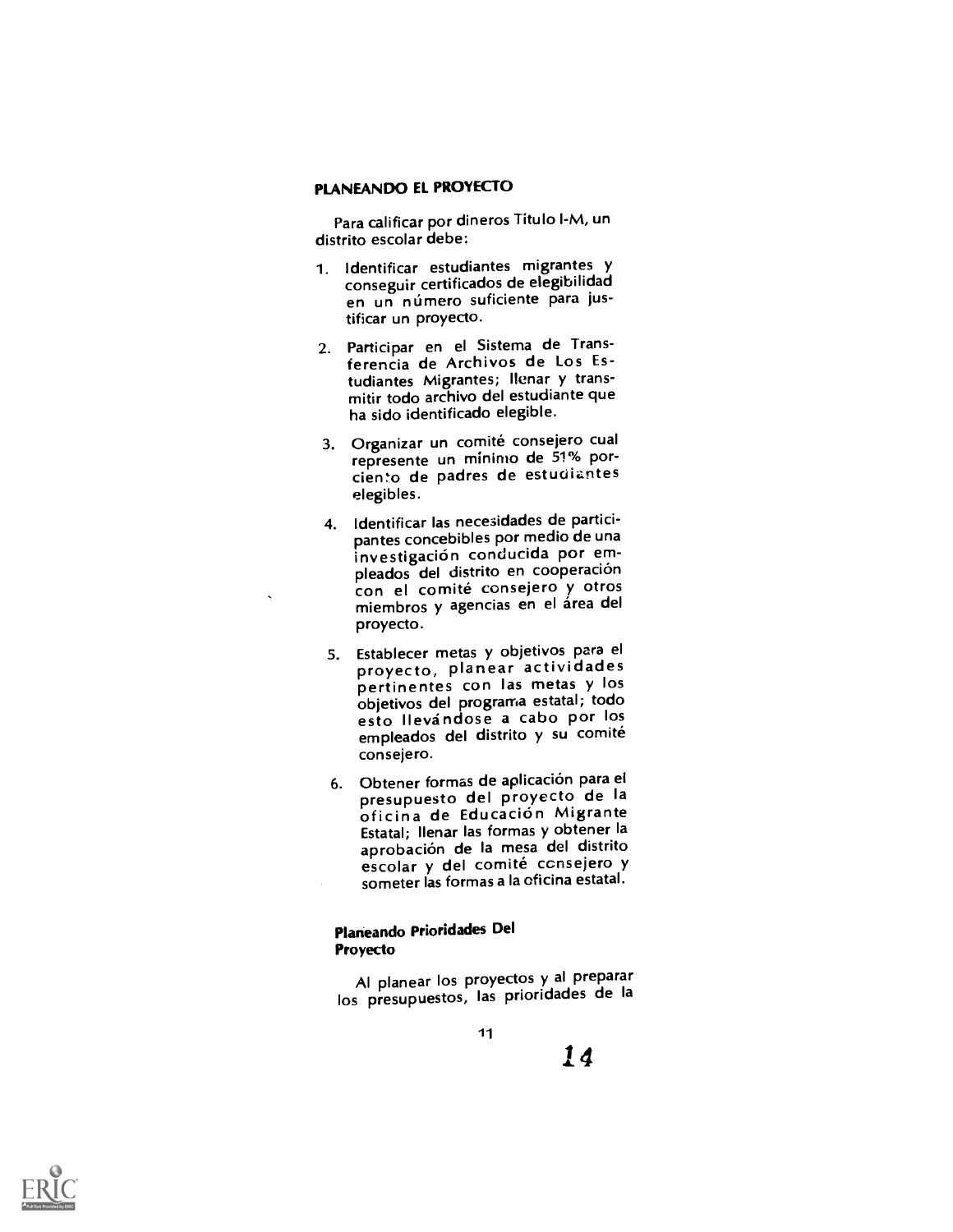Education and the State Advisory Committee on Migrant Education should be given first consideration.

The following statements relate to the priority needs endorsed by the State Board of Education. They are especially applicable to Title I-M projects:

- 1. Improve early childhood education by placing high priority on the development of basic learning skills, as well as attending to emotional, cultural and learning needs through diag- nostic and prescriptive approaches.
- Increase program capabilities for de- veloping students' reading skills through the improvement of<br>teachers' instructional skills, through diagnostic and prescriptive ap-<br>proaches and other proven teaching<br>techniques, and by providing every student instruction in the language that is comprehensible to that child.
- 3. Broaden opportunities for students by further development of project components in the areas of career education and bilingual education.
- 4. Improve health education and health services for students.
- 5. Improve community communications, including the employment of home-school consultants to serve in a liaison capacity between the school, and students and parents.



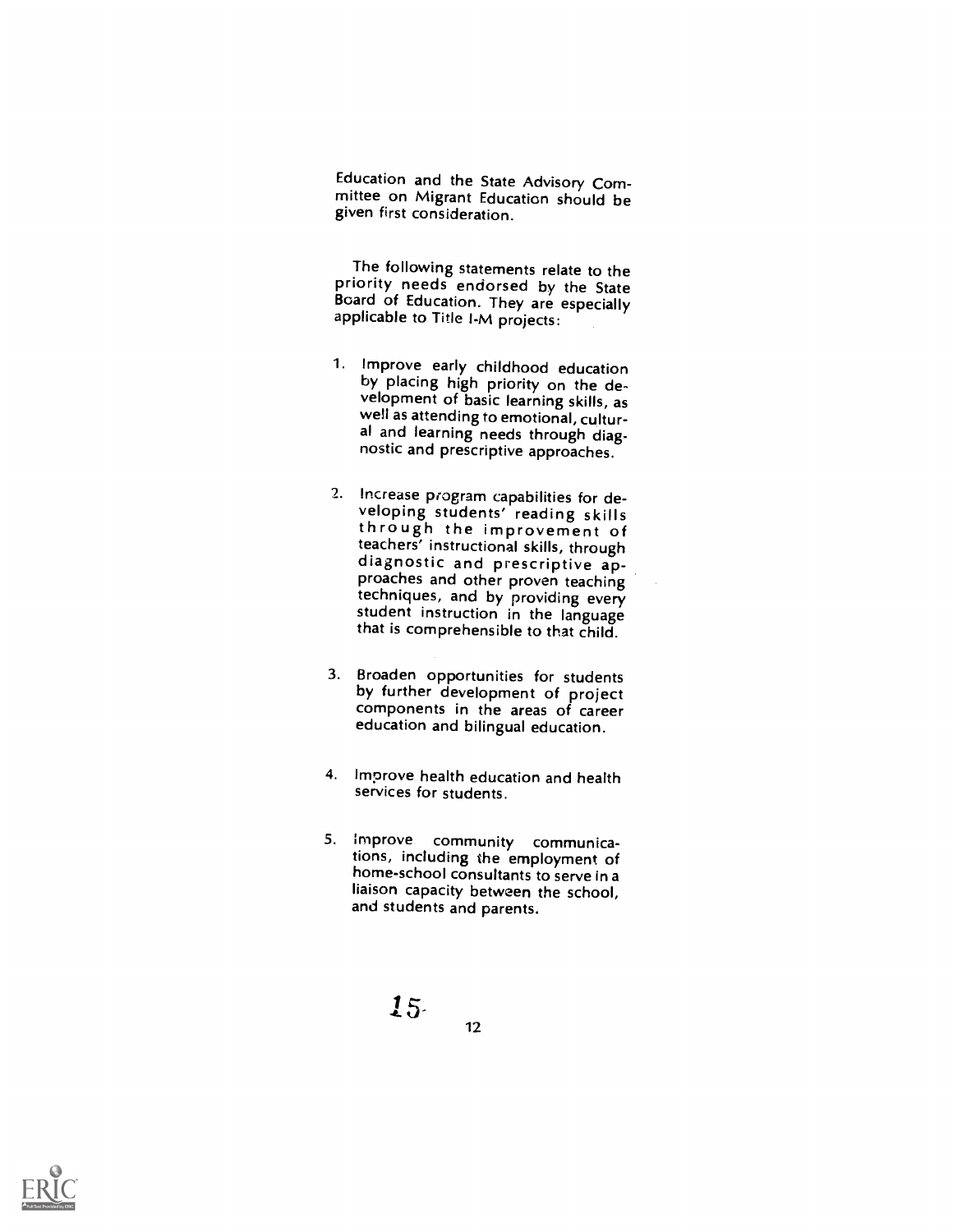Mesa Ejecutiva de Educacion Estatal y del Comite Consejero Estatal en La Educacion Migrante deben considerarse primeramente.

Las siguientes manifestaciones refieren a las prioridades de las necesidades que han sido aprobadas por La Mesa Ejecutiva de Educacion Estatal. Son aplicables especialmente a los proyectos Titulo I-M:

- 1. Mejorar la educación temprana poniéndole énfasis al desarrollo de las habilidades básicas de aprendizaje, asi como atender a las necesidades emocionales, culturales, y de aprendizaje por medio de instrumentos diagnósticos y prescriptivos.
- 2. Aumentar la capacidad del programa para desarrollar las habilidades del estudiante en la lectura a través del mejoramiento de la competencia de las maestras en la instrucción por medio de instrumentos diagnósticos y prescriptivos y otras técnicas de enseriar aprobadas, y proveendo instruccion al estudiante en el idioma que es comprensible a ese nino.
- 3. Ampliar las oportunidades para los estudiantes desarrollando más los componentes de los proyectos en las áreas de la carrera de educación y en la educación bilingüe.
- 4. Mejorar la educacion de salud y los servicios de salud para los estudian tes.
- 5. Mejorar la comunicación de la comunidad, inclusive el .empleo de consejeros de escuela y hogar para funcionar como una fuente de intercomunicacion entre las escuelas, los estudiantes, y los padres.

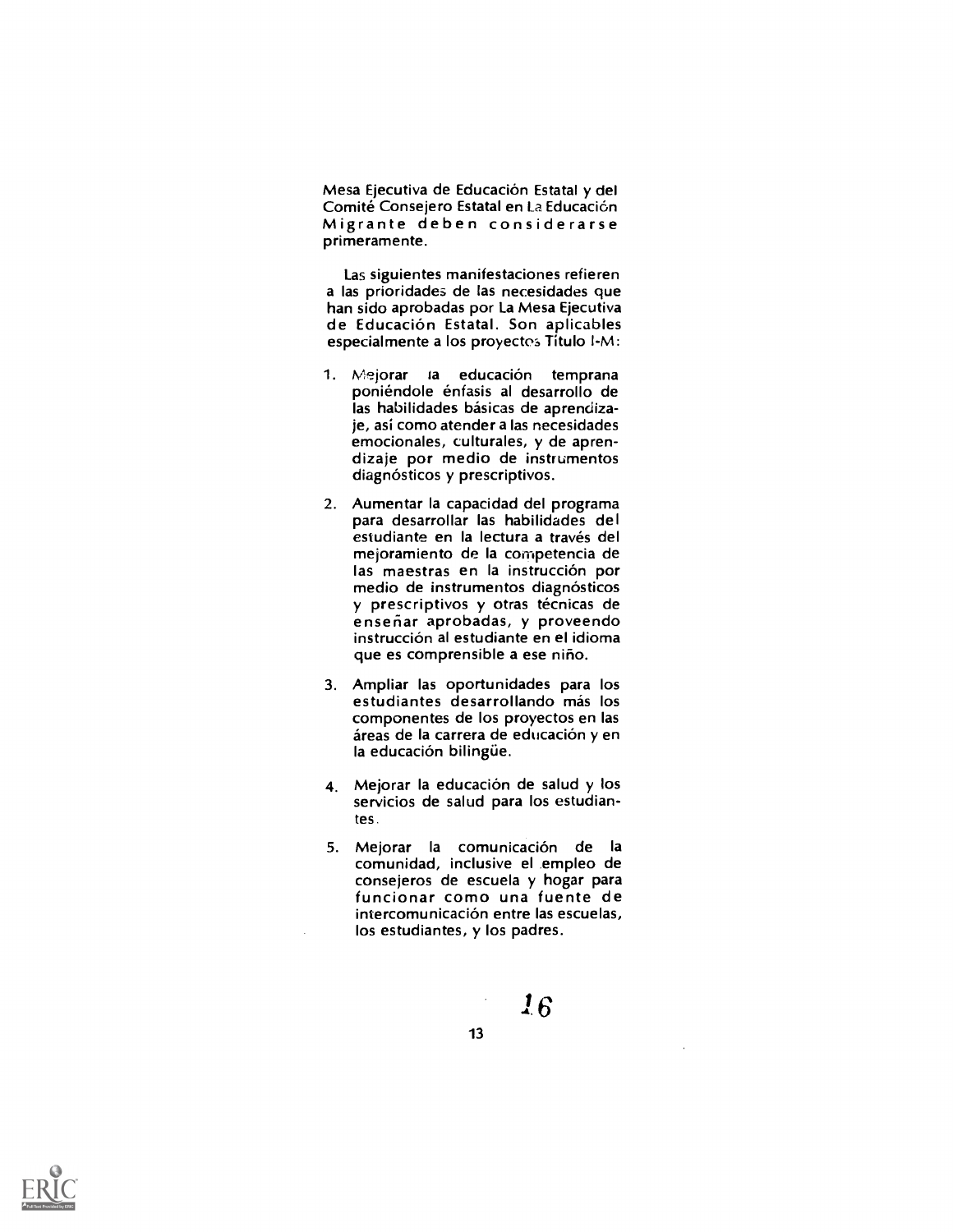#### Title and Control of Property

The Oregon Department of Education shall maintain title to and control over all property acquired with Title I-M funds,<br>and shall retain the right to use, move or otherwise dispose of this property in a manner designed to carry out the state program most effectively.

### Adjustment of Project Funding

The Oregon Department of Education retains the right to increase, decrease or discontinue the funding of any project. Such determinations shall be based on information obtained from audits and monitoring reports, as well as periodic reports of the operating agency's actual expenditures.

## Child Eligibility

A child shall be considered eligible for project services only if the child is classified as either currently or formerly a migrant child (see page 6), and there is a written record on file of the criteria by which the child's eligibility was established. It should be noted that, although a written record of the basis for determining eligibility is required, documented proof is not.

### Grants to Public or Private Noi..Profit Agencies

The Oregon Department of Education may grant Title I-M project funds to public or private nonprofit agencies if the Department determines that there is no local education agency in the area willing or capable of administering an effective project that substantially would improve educational services to area migrant children.

 $17^{14}$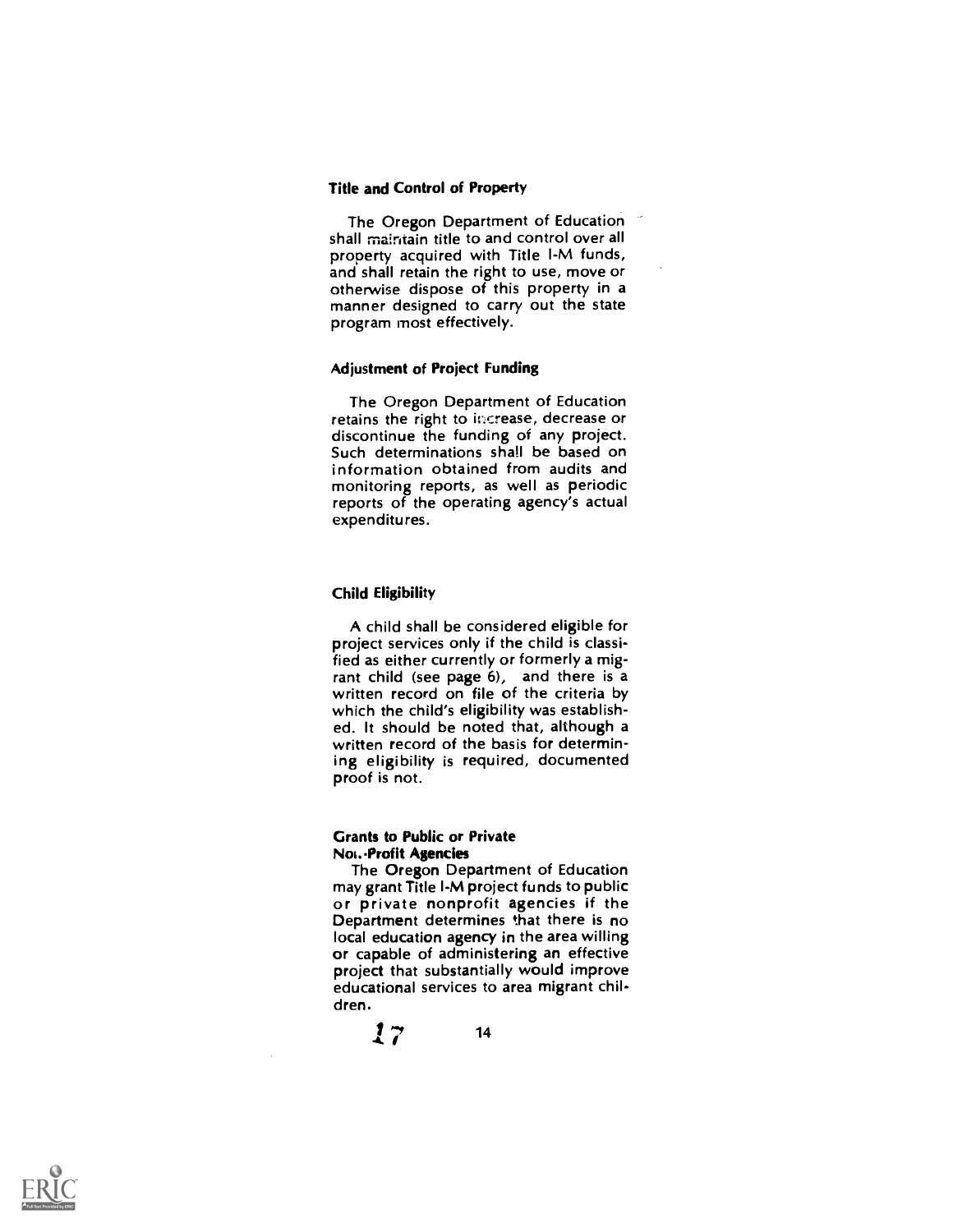### Escrituras Y Control De Propiedad

El Departamento de Educacion de Oregon mantendra escritura y control de propiedad adquirida con dineros Título<br>I-M y tendrá el derecho a usarlo, moverlo y disponer de esta propiedad en una forma designada para ejecutar los programas del estado lo más eficaz.

### Ajustamiento De Los Dineros Del Proyecto

El Departamento de Educación Estatal de Oregon conserva el derecho de au- mentar, reducir o discontinuar los dineros de cualquier proyecto. Dichas deciciones serán basadas en la información obtenida de los auditos y reportes de revisiones asi como reportes regulares de los gastos efectivos de la agencia operante.

#### Elegibilidad Del Nino

Un niño debe considerarse elegible<br>para los servicios del proyecto solamente si es clasificado migrante activo o<br>migrante establecido (vea página 7),y que exista en los archivos un certificado escrito indicando el medio de como fue la elegibilidad establecida. Debe tomarse en<br>cuenta que aún cuando se requiere información escrita acerca de la elegibilidad, no se require documentos de prueba.

#### Concesiones A Agencias Públicas O Privadas

El Departamento de Educacion de Oregon puede conceder dineros Titulo l-M a agencias públicas o privadas si es determinado que no existe una agencia educacional local capacitada de administrar un proyecto efectivo que realmente podria mejorar los servicios educacionales a los niños de esa área.

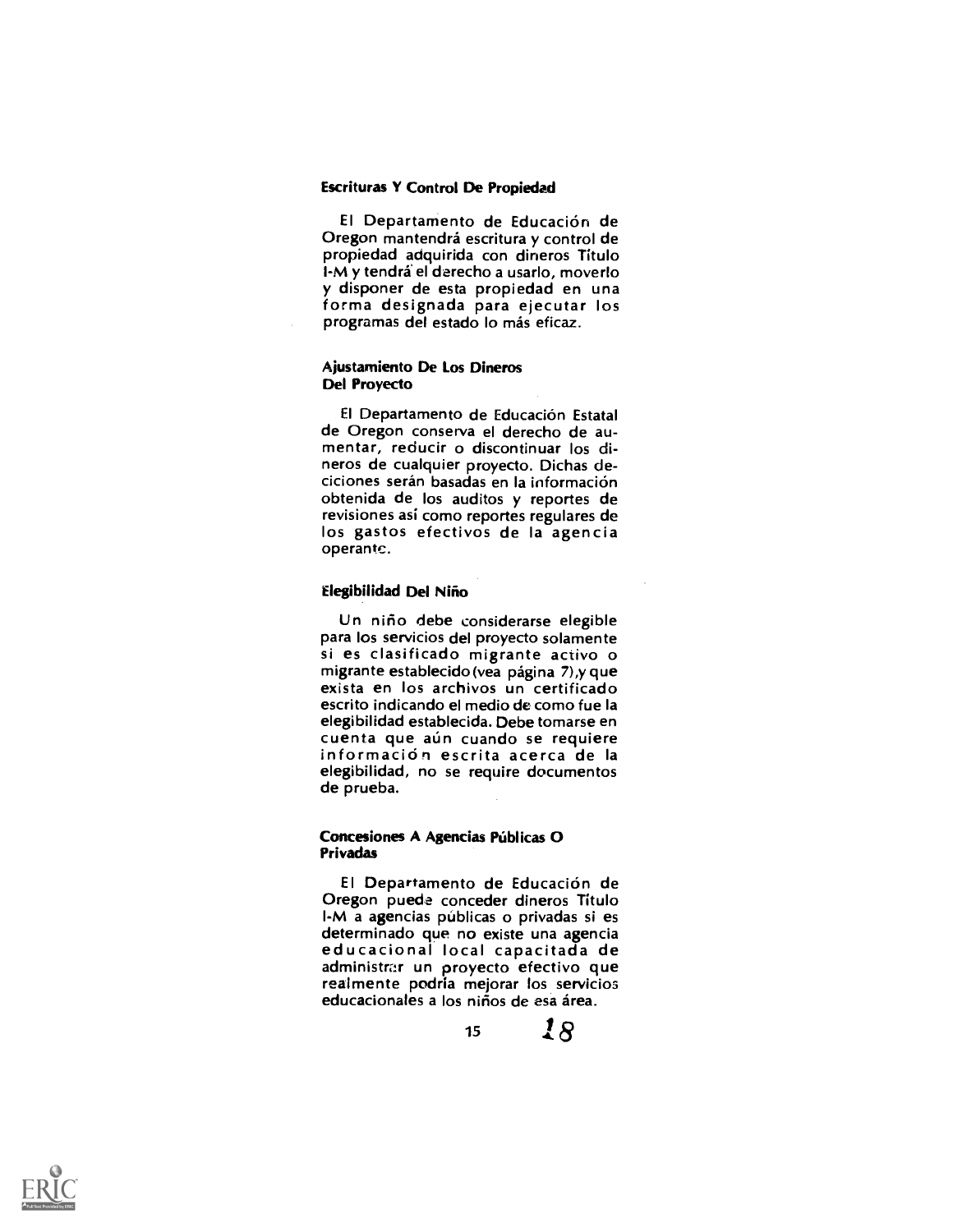#### Preschool Instruction Programs

Unlike day care custodial programs, preschool programs are limited to children who are mature enough to benefit from instructional or readiness programs, but who are under the age level for public elementary schooling as provided by state law. See "Supplementing," page 20.

## Services to Formerly Migrant Students

A child, classified as formerly migrant, may participate in Title I-M project activities provided that such participation will not prevent the participation of children classified as currently migrant, or dilute the effectiveness of project activities for these children.

## Comparable Access

 $\mathbf{I}$ 

To be in compliance with state and federal Title I-M regulations, any migrant child enrolled in the district must have access to all state and locally funded instructional, health, nutritional, transportation and other services on the same basis as provided for non-migrant children.

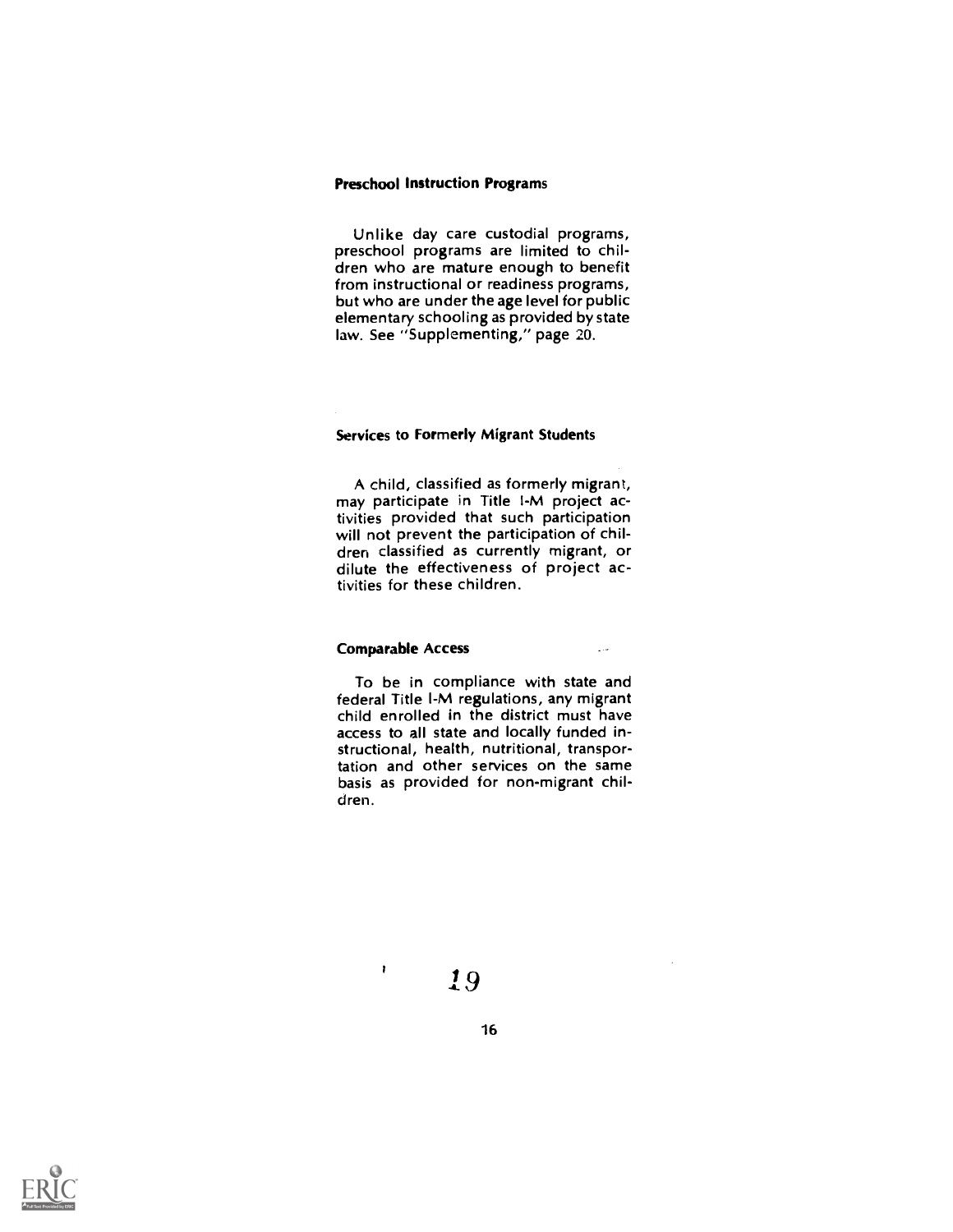#### Programas Pre-escolar De Instruccion

En comparacion a los centros de cuidado de ninos, los programas preescolares son muy limitados a niños quienes son lo maduro suficiente para beneficiarse de programas instruccionales o preparativos, pero quienes no tienen la (:clad legal para participar en las escuelas públicas proveídas por la Ley Estatal. "Vea Suplementar" en página 21.

## Servicios A Estudiantes Migrantes **Establecidos**

Un niño clasificado migrante establecido puede participar en las actividades Titulo I-M :iempre y cuando dicha participacion no impida la participacion del niño clasificado migrante activo o reduzca la efectividad de las actividades del proyecto para estos niños.

### Acceso Comparable

Para cumplir con las leyes estatales y federales fitulo I-M, todo nino matriculado en el distrito debe tener instrucción, salud, nutrición,<br>transportación y otros servicios pagados con dineros locales y estatales en la misma manera que son proveidos a los niños que no son migrantes.

17

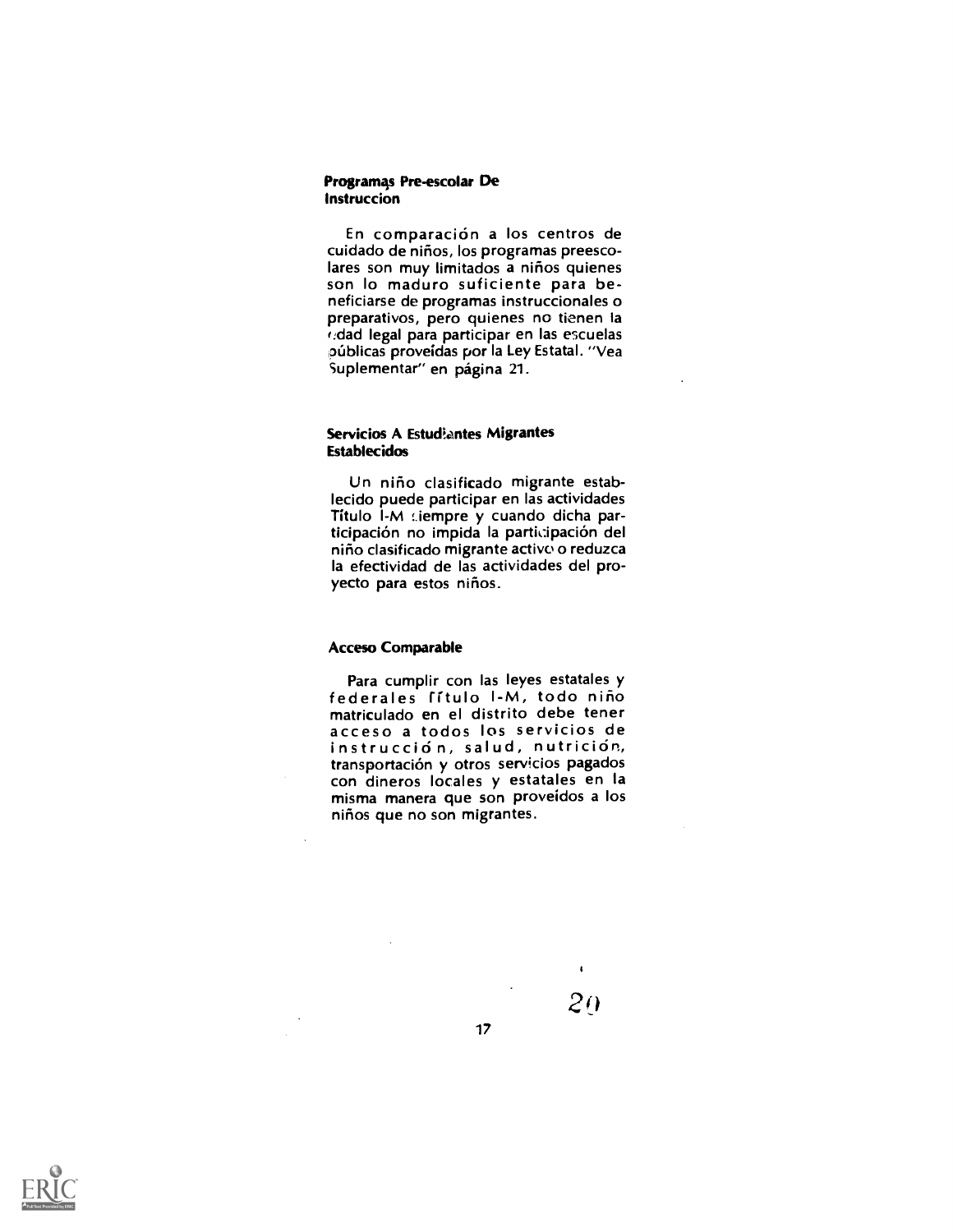### Parental Involvement

It is required that project staff actively solicit parental involvement in planning, operating and evaluating projects. Agencies also are required to establish parental advisory councils to advise project staff regarding the operation and evaluation of present projects, and planning of future projects.

This council must be composed of people who know the needs of the migrant children. The majority of advisory committee members must be parents of children who have been, are, or will be served by such projects.

# Support Services

Projects may provide health or other support services with Title I-M education funds, but only if those services are necessary to enable a child to participate effectively in instructional activities.



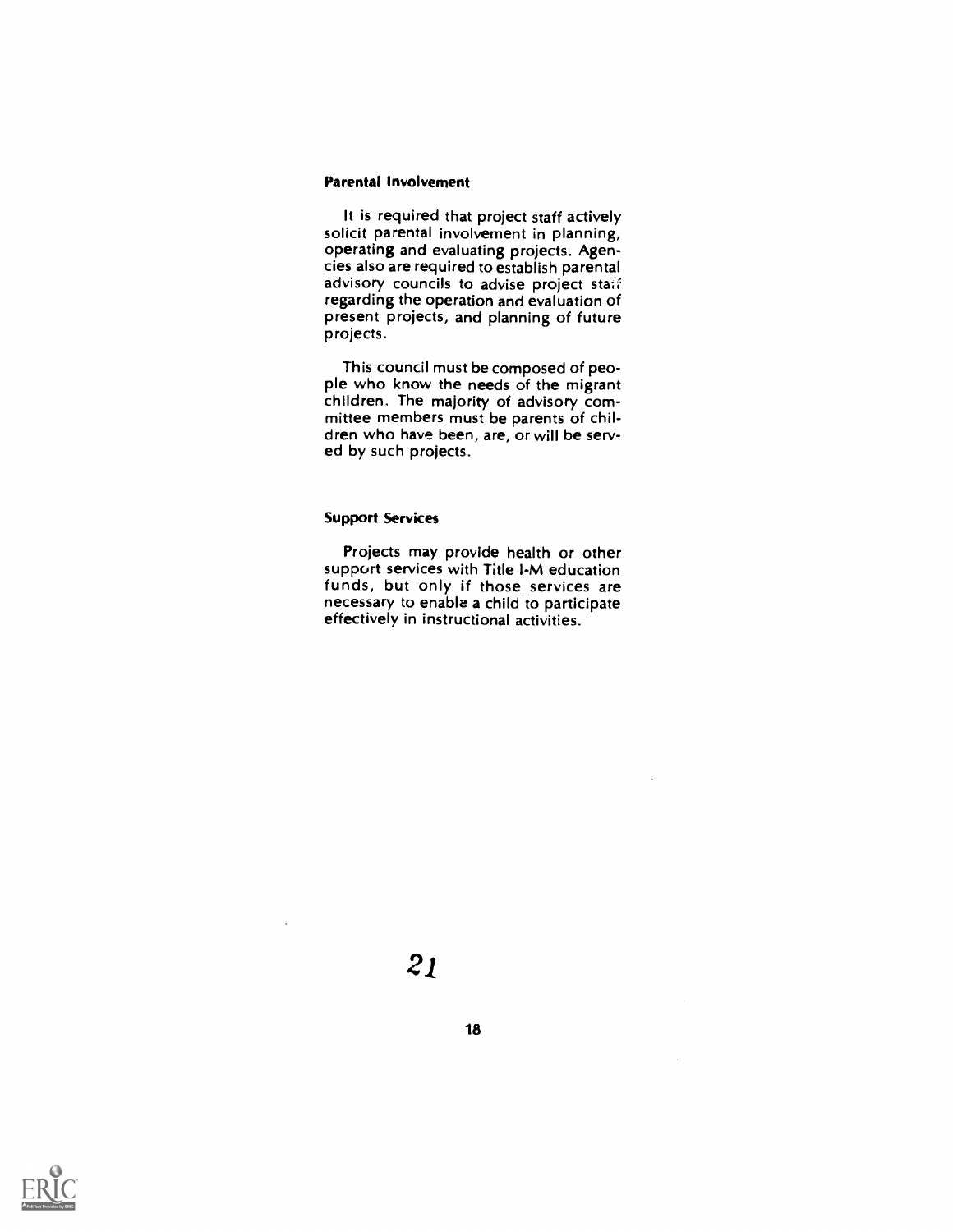# Envolvimiento De Padres

Es requerido que los empleados del proyecto soliciten activamente planeamiento, la operación y la evaluación de los proyectos. La agencias<br>son requeridas también de establecer un comité consejero de padres para aconsejar a los empleados en respecto a proyectos presentes y futuros. Este<br>comité debe ser compuesto de personas quienes conocen las necesidades del<br>niño migrante. La mayoría de los miembros del comité consejero deben ser padres de niños quienes están o van a ser servidos por dichos proyectos.

## Servicios Auxiliarez,

Los proyectos pueden proveer servicios de salud y otros con dineros Titulo l-M, Linicamente si esos servicios son necesarios para facilitar al niño a participar en las actividades instruccionales efectivamente.

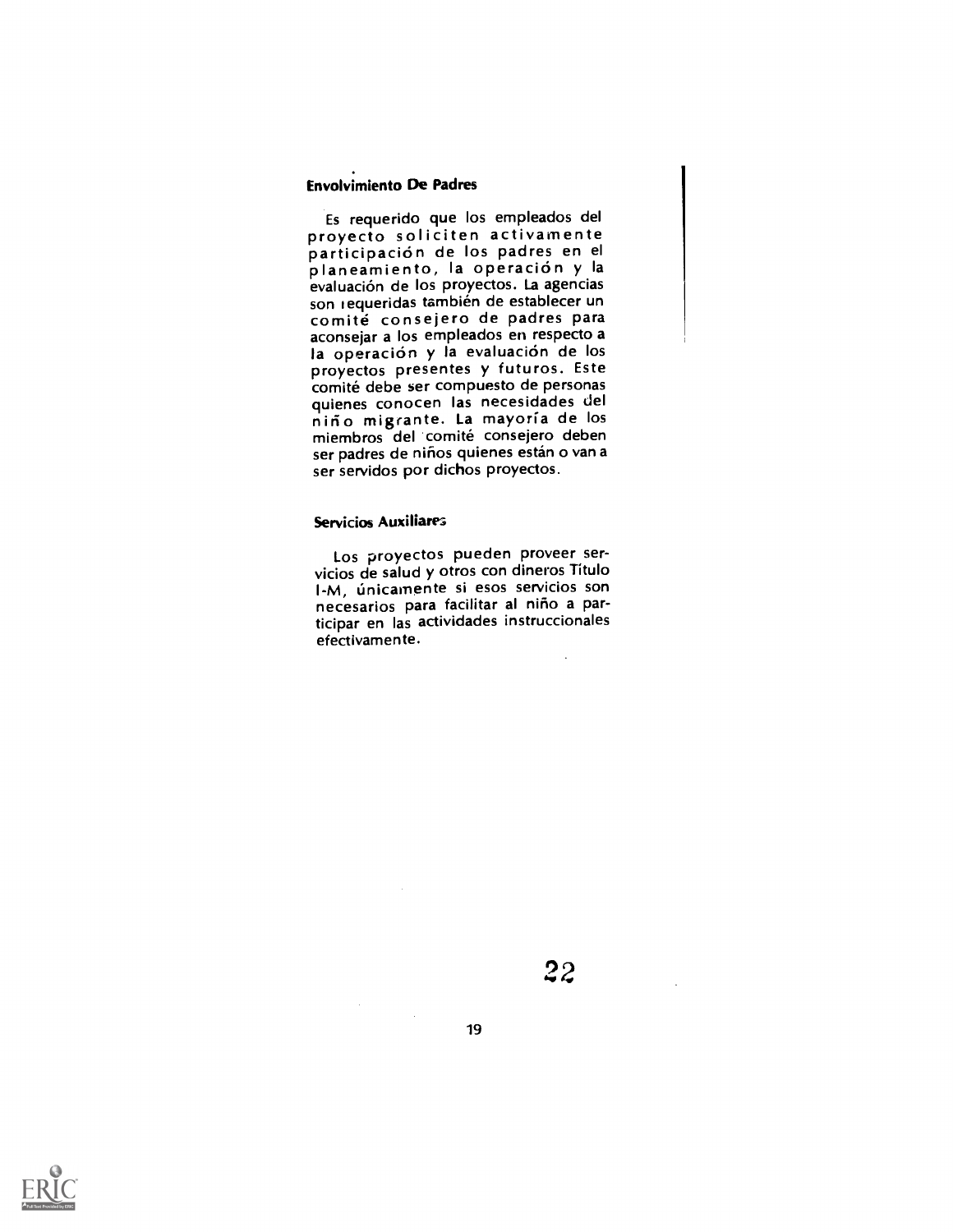#### Day Care Services

Day care services may be provided to younger siblings of children who are eligible or enrolled in preschool or regular school programs. The need for day care should be determined early in project planning. Day care services must be ap-<br>proved by the U.S Commissioner of Education or the Secretary of Education as part of the state program approval. Local projects must provide evidence that: services, or funds for services, are not available from other sources; services are necessary in order to enable eligible mig-<br>rant children to receive instruction provided through Title I-M; services are acceptable in quality, as well as cos:-<br>effective.

# Supplementing Not Supplanting

All Title I-M funds must be used to<br>provide supplemental educational programs or support services for eligible migrant students. These funds may never<br>be used to supplant or duplicate district projects previously or presently administered with state or district general<br>funds. The migrant student must be given an opportunity to participate in any program or activity provided with general fund disbursements. For example, if the district does not provide any preschool programs with district funds, then Title l-M funds may be used to administer preschool programs for migrant children. However, if district funds are used to administer programs or activities for any preschool children in the district, Title l-M funds cannot be used to administer preschool programs for migrant students. The students must be served by the district programs.

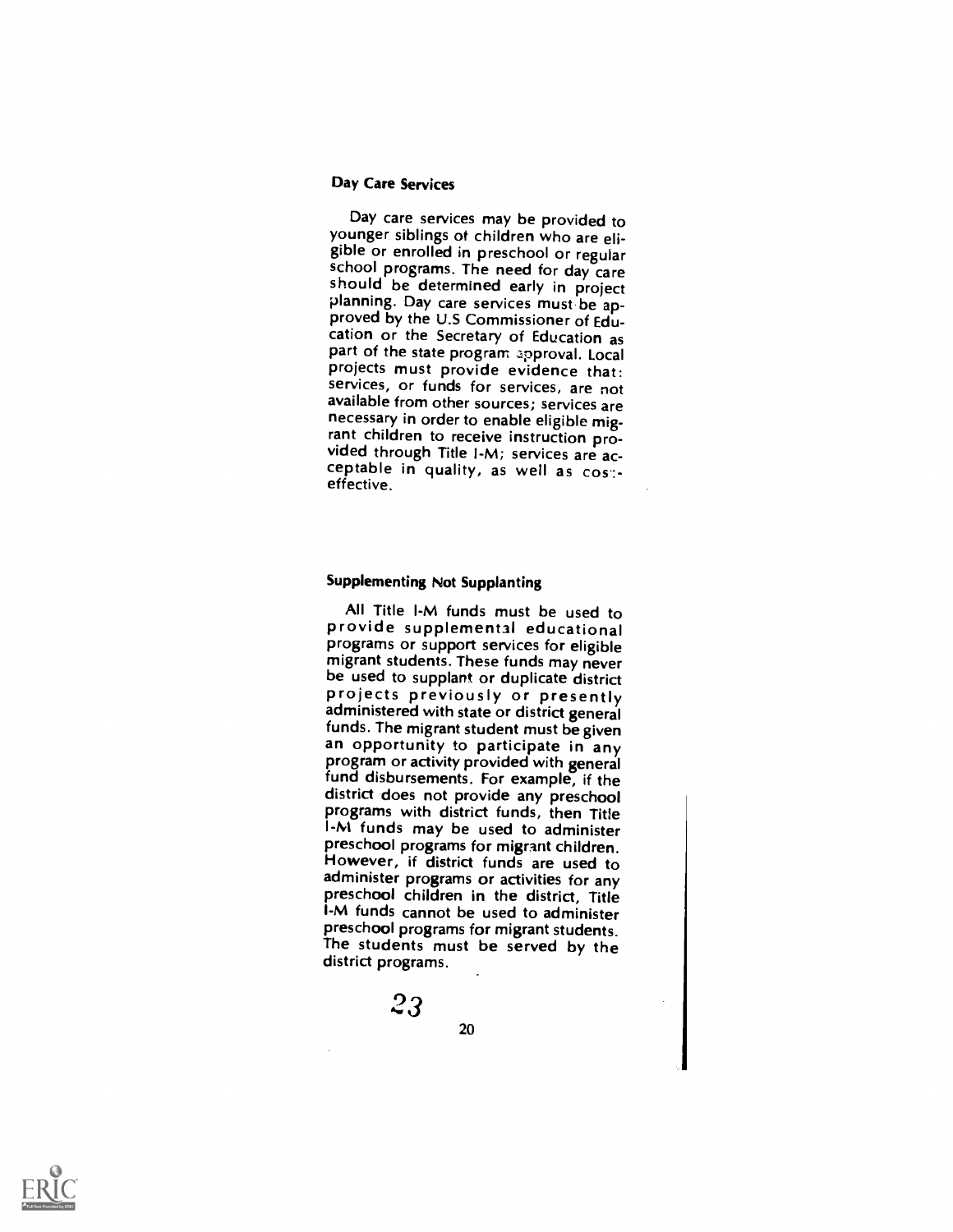#### Servicios De Cuidado De Niños

Los servicios de cuidado pueden ser proveidos a los hermanos menores de los<br>niños quienes son elegibles y están matriculados en los programas preescolares y los programas escolares regulares. La necesidad para el cuidado de ninos debe ser determinada con anticipacion en el planeamiento del proyecto. Dichos servicies deben ser aprobados por el Comisionado Federal de Educación o el Secretario de Educación Federal como parte de aprobación del<br>programa estatal. Los proyectos locales deben mostrar evidencia que: los servicios o los dineros para los servicios no son disponibles de otros recursos, que dichos servicios son necesarios para que los niños elegibles migrantes reciban instrucción proveida a través de Título I-M; y los servicios sean admisibles en calidad asi como en costo.

#### Suplementando No Duplicando

Todos los dineros Titulo I-M deben ser usados para proveer programas educacionales suplementales o servicios auxiliares para ninos migrantes elegibles. Estos dineros jamas deben ser usados para duplicar proyectos del distrito con dineros del estado o dineros del distrito. Se debe de dar la oportunidad al estudiante migrante de participar en cualquier actividad de programa proveida con dineros del distrito. Por ejemplo, si el distrito no provee programas preescolares con dineros del distrito, entonces los dineros Titulo I-M pueden ser usados para administrar programas preescolares para niños migrantes. Sin embargo, si dineros del distrito son usados para administrar programas o actividades preescolares para cualquier niño en el distrito, los dineros Titulo I-M no pueden ser usados para administrar programas preescolares para niños migrante. Estos niños deben ser servidos por los programas del distrito.

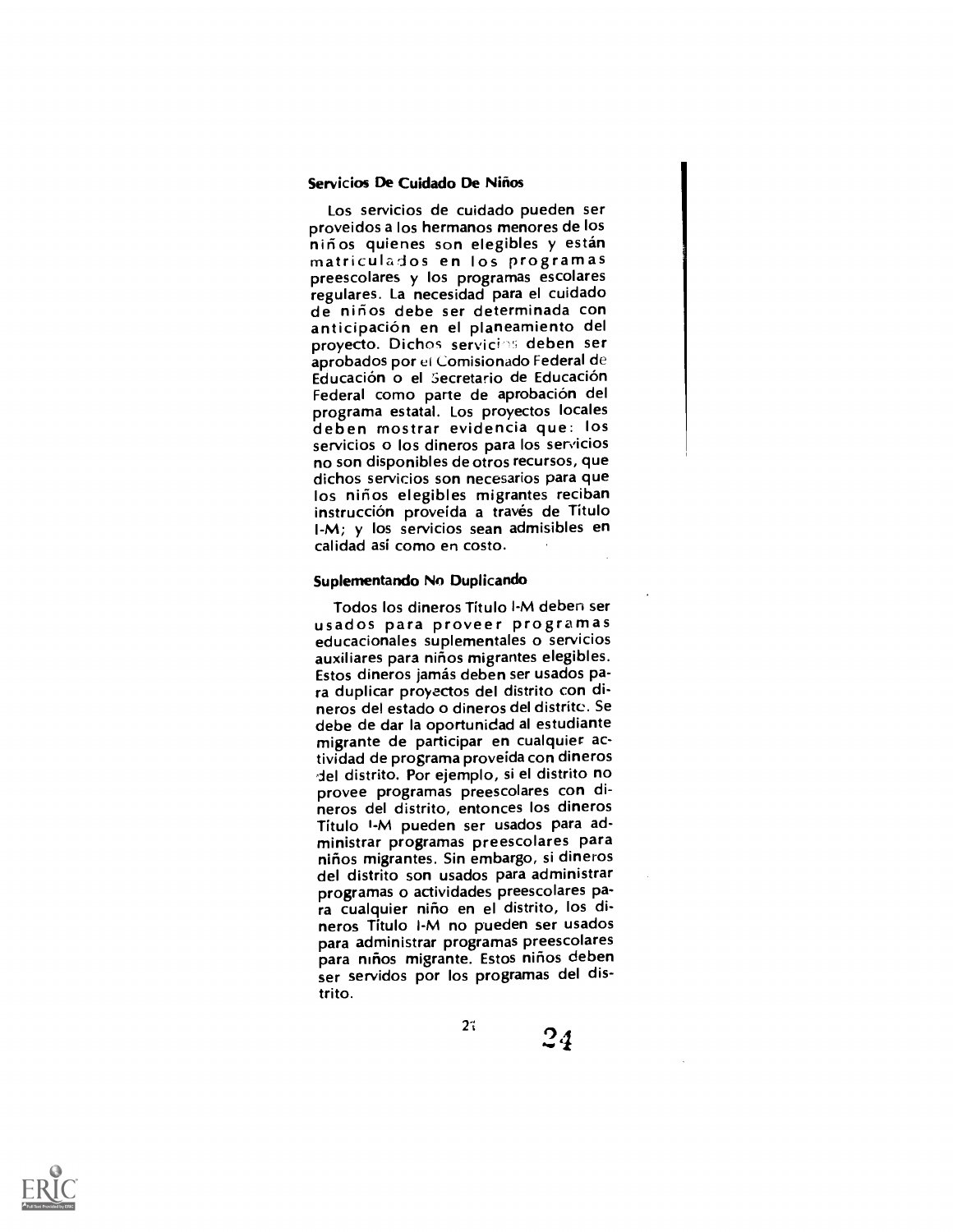#### Project Proposal Approval

3efore project proposals are submitted tc the Oregon Department of Education,<br>they must be approved by the project advisory committee, and the district school board must pass a resolution authorizing the administration of Title I-M projects in the district. When proposals are received by the Department, migrant education staff and the State Advisory Committee on Migrant Education review each and may make recommendations for changes. Staff then negotiate with individual project directors to modify proposals. Once any changes are made, proposals are submitted to the State Board of Education for approval,

## PROGRAM IMPLEMENTATION

#### Project Staffing

Rules governing teacher certification and teacher aide assignments in regular school programs apply to Title I-M projects. Projects with a number of ethnic minority students, or a number of students whose first language is not English, are required to make every effort to recruit qualified teachers, aides, and homeschool consultants who represent the minority group and who speak the first language of those who have difficulty in speaking or understanding English.

Ψi

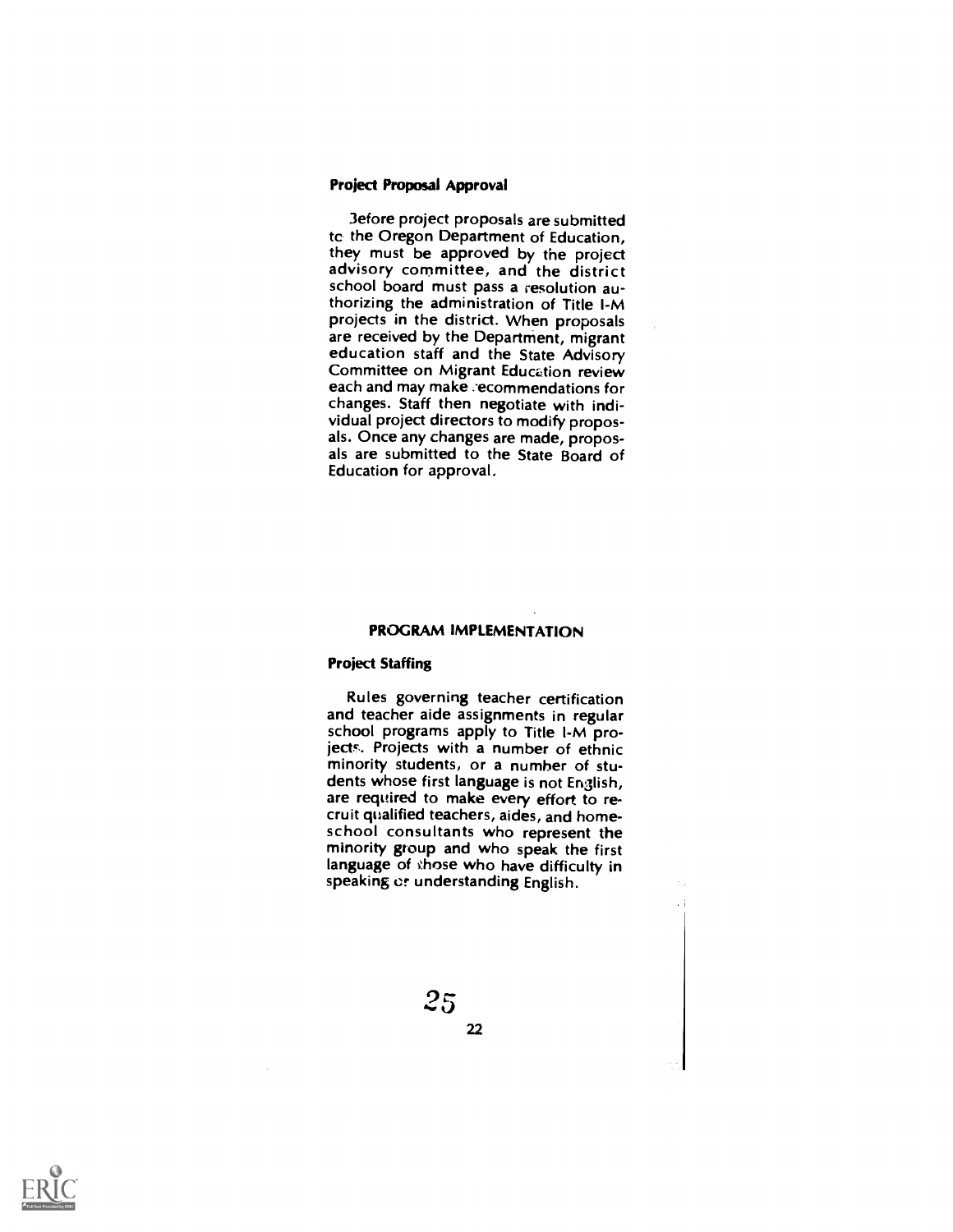#### Aprobacion Del Presupuesto Del Proyecto

Antes que los presupuestos del<br>proyecto sean sometidos al<br>Departamento de Educación de Orechn, tienen que ser aprobados por el comité consejero del proyecto y Ia mesa escolar autorizando la administración de les proyectos Titulo I-M en el distrito. Cuando los presupuestos son recibidos por el Departamento de Educación, los empleados de educación migrante y el<br>comité Consejero Estatal en Educación Migrante ios revisan y pueden hacer recomendaciones para cambios. Estos empleados entonces negocean con los directores de los proyectos individualmente para modificar los son hechos, los presupuestos son sometidos a la Mesa de Educación del Estado para aprobación.

# IMPLEMENTACION DE PROGRAMA

#### Empleados Del Proyecto

Los reglamentos que gobiernan Ia certificacion de maestros y las asignaciones de asistente de maestra en los programas de escuela regular aplican a los proyectos Título I-M. Los proyectos con un número de estudiantes étnicos minoritarios o un número de estudiantes cuyo idioma no es el ingles se les require que hagan todo el esfuerzo de reclutar maestros calificados, asistentes de maestra y consejeros de es-<br>cuela y hogar quienes representan el grupo minoritario y quienes hablan el idioma nativo de aquellos quienes tienen dificultad en el hahlar y la comprensión en inglés.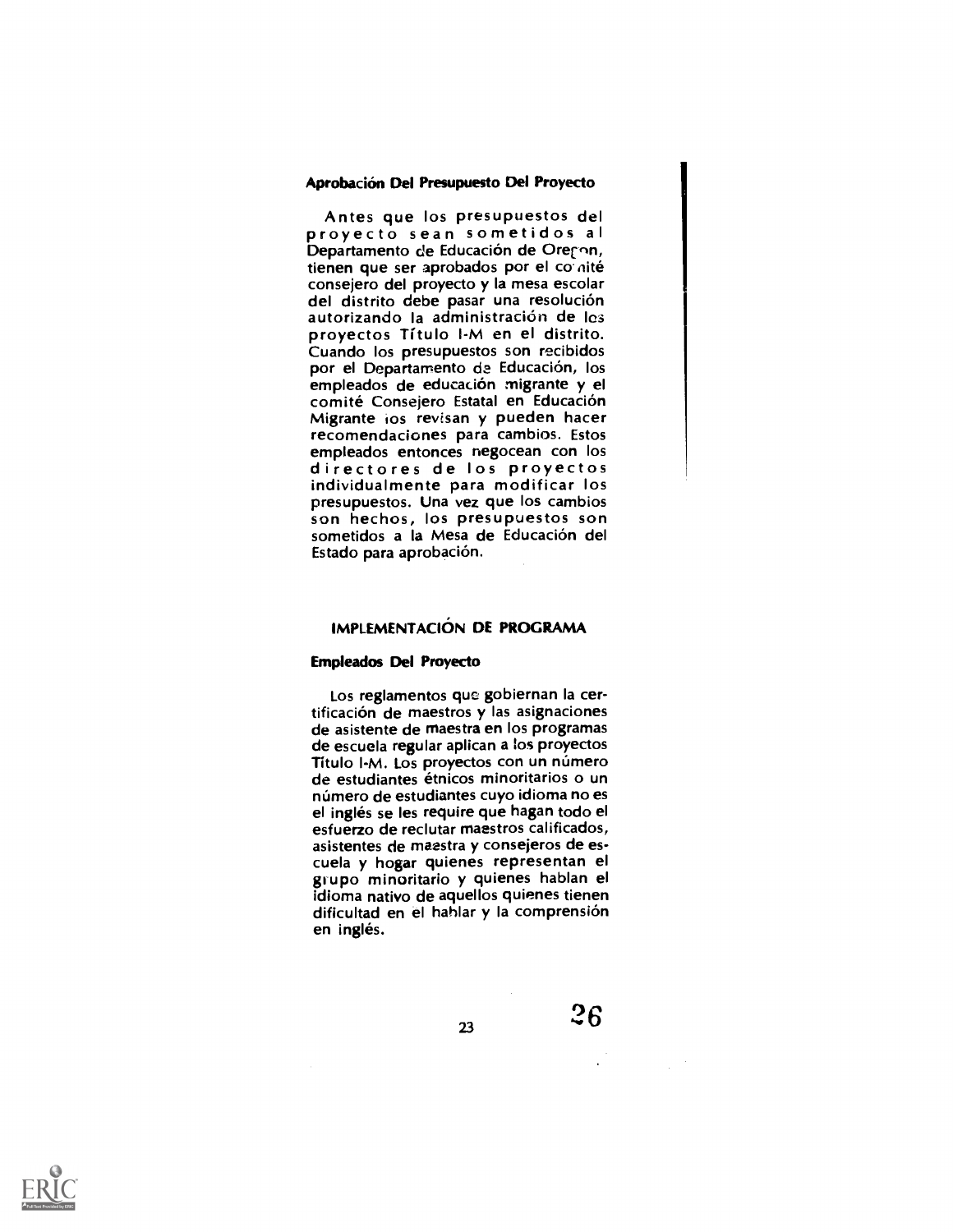When staffing Title I-M projects, feder-<br>al and state affirmative action requirements must be complied with. Oregon Administrative Rule 581-21-045, dealing with equal education and employment opportunities, requires that school districts develop and implement affirmative action projects which focus on identifying, recruiting and employing women, minorities, and the handicapped.

#### Parent Involvement in Classroom Activities

In addition to playing a prominent role on the project advisory committee, parents should be encouraged and given assistance to participate in school activities. They should be involved in the instructional programs as tutors or aides, and with extracurricular school activities. They can also serve as paid staff members or volunteers. If necessary, teachers should make an extra effort to encourage parents to attend parent-teacher conferences.

#### Home-School Consultants

Every project director is encouraged to recruit and employ home-school consultants to assist with programs. The home- school consultants serve as liaisons between the school and the student, and the student's parents or guardian, as well as a communication link with the entire community. The director's primary responsibilities are to: identify and recruit eligible students; explain the school philosophy and school program to parents and students; inform school staff of the needs of migrant students; encourage parents to visit school and participate in activities; and assist the school staff in developing programs and activities that will involve students and parents. The di-

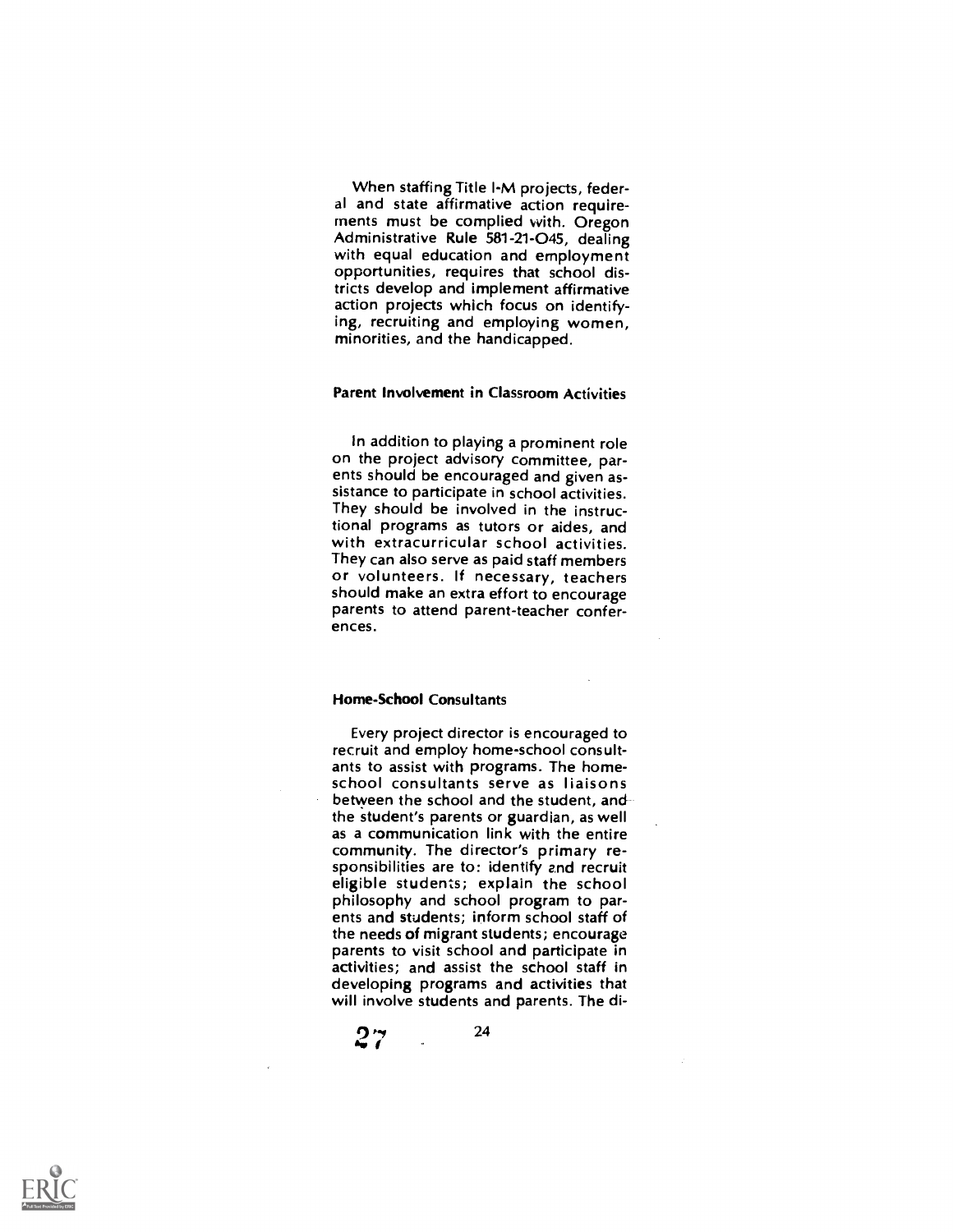Al ocupar para los proyectos Titulo I-M, los reglamentos federales y estatales de la acción afirmativa tienen que ser cum-<br>plidos. La Regla Administrativa de Oregon 581-21-045 cual trata oportunidades iguales de educación y empleo, require que los distritc; desarrollen y implementen proyectos de la acción afirmativa dirigidos a la identificación, el reclutamiento y el empleo de Ia mujer, minoritarios, y desabilitados.

# Envolvimiento De Padres En Actividades En La Clase

Ademas de desemperiar un papel valioso en el comite consejero del proyecto, deben los padres ser animados y darles asistencia para que participen en las actividades de la escuela. Deben de envolverse en los programas de instrucción como tutores o asistentes y otras actividades -scolares. También pueden ellos servir como voluntarios o corrio empleados con pago. Los maestros, si es necesario, deben hacer un esfuerzo más alla de lo ordinario para animar a los padres que asistan a las conferencias de maestras y padres.

### Consejero De Escuela Y Hogar

Todo director de proyecto es sugerido a reclutar y emplear consejeros de escuela y hogar para que asistan al programa. El consejero de escuela y hogar sirve como un vehiculo de intercomunicacion entre Ia escuela y el estudiante, y los padres o guardianes de los estudiantes, asi, como una fuente de comunicacion entre la comunidad entera. Las responsabilidades principales del estudiantes elegibles; explicar la filosofia de la escuela y del programa a los padres y los estudiantes; animar a los padres a visitar Ia escuela y participar en las actividades; y asistir a los empleados de las escuelas en el desarrollo de proyecto y

 $25 \quad 28$ 

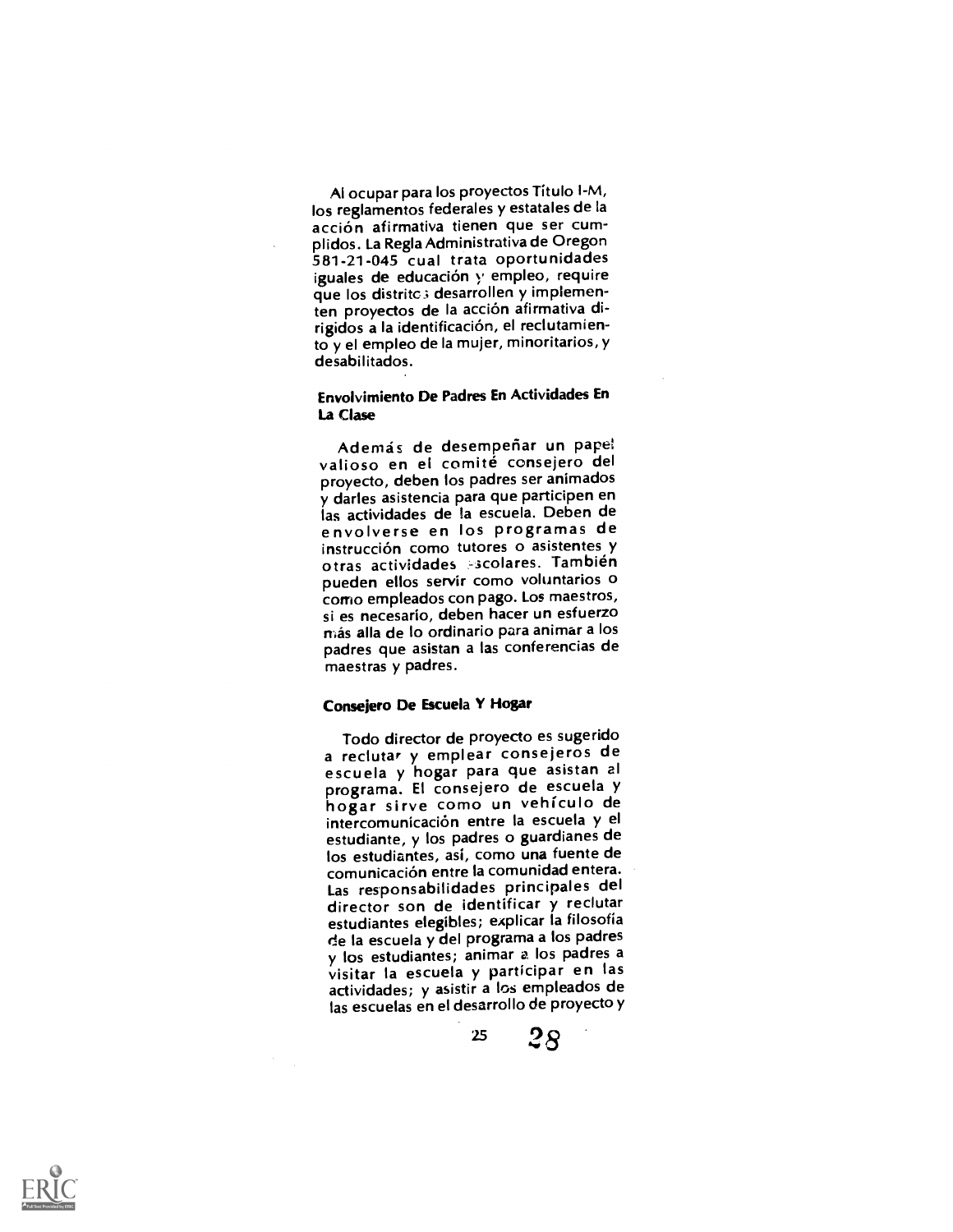rector also assists other project staff in arranging for medical, dental, and other support services which are available to students.

# Migrant Student Record Transfer System

To develop continuity in health and<br>educational programs for migrant students, a nationwide system of student record transmission has been developed. The system involves: a computer center housed at Little Rock, Arkansas, a system of teletype terminals in each state feeding<br>information to the computer, and a communication system between state terminals and those districts with migrant student enrollments.

A participating district must complete and transmit records on all migrant students enrolled in the district. When the student enrolls, district staff will request the state terminal operator to check with the Arkansas computer for data on the student. If the computer has any information, the operator will receive critical data<br>within 24 hours. The operator, in turn, will transmit this information to the school district. On the same day, the Little Rock center will forward the student's complete academic and health rec- ords to the district. When the student leaves the school, the district staff member will complete the final update of the record and transmit the information to the Arkansas computer through a state terminal.

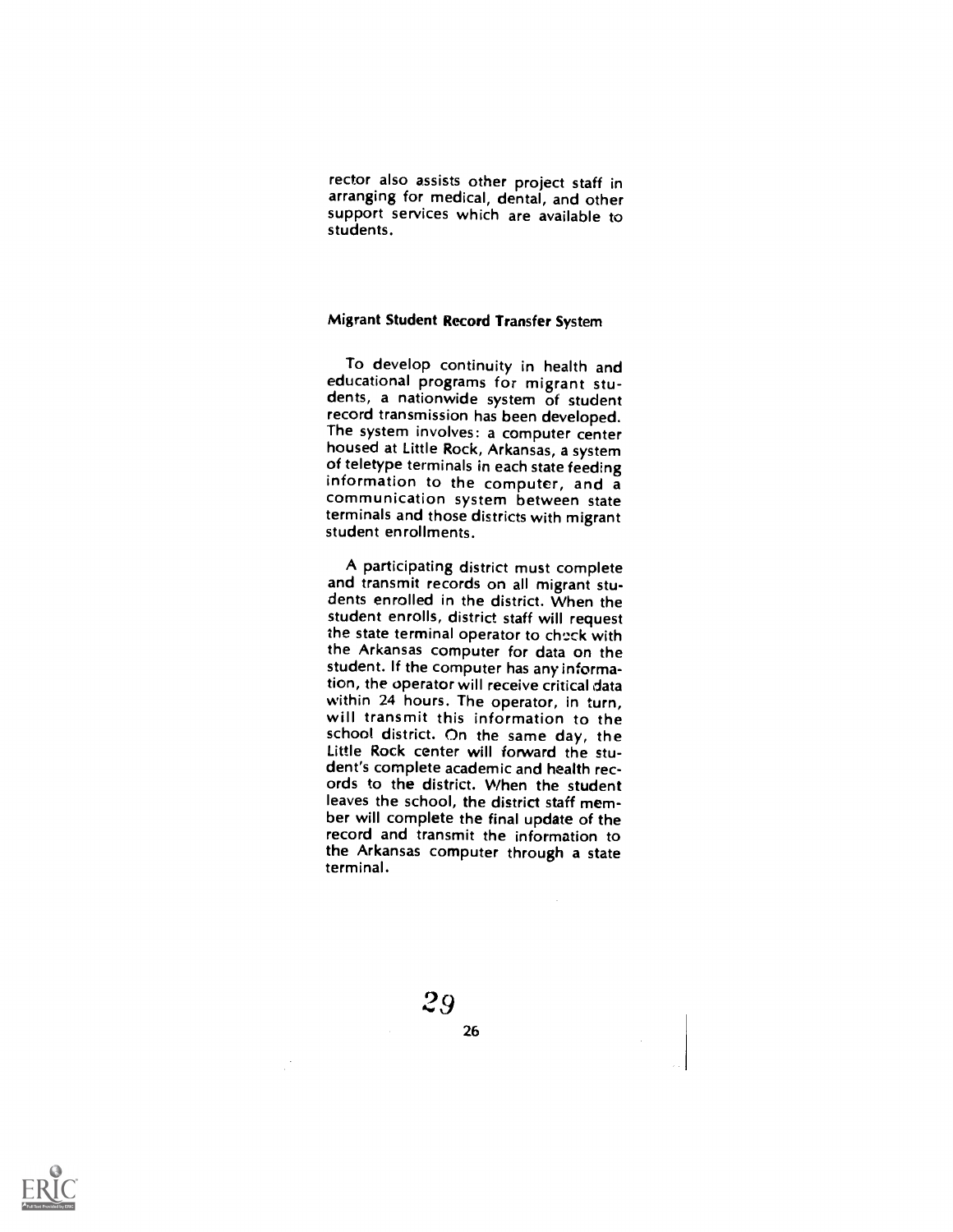actividades que envuelvan a los estudiantes y los padres. El director también asiste otros miembros del<br>proyecto en los arreglos de servicios médicos, dentales y otros servicios<br>auxiliares que son disponibles a los estudiantes.

# Sistema De Transferencia De Los Archivos De Estudiantes

Para desarrollar continuidad en los pro-<br>gramas de salud y educacionales para el niño migrante, se ha desarrollado un sistema de transmision de archivos de estudiantes nacional. El sistema incluye: un centro de computadoras localisado en Little Rock, Arkansas; un sistema de terminales teletipo en cada estado transmitiendo información a la computadora y un sistema de comunicación entre los terminales del estado y aquellos distritos con estudiantes migrantes matriculados.

Un distrito participante debe Ilenar y transmitir los archivos de todos los<br>estudiantes migrantes matriculados en el distrito. Cuando el estudiante se matricule, los empleados del distrito quienes son responsables piden a la operadora de los terminates estatales que investiguen con la computadora en Arkansas informaciones del estudiante. Si la computadora tiene cualquier información, la operadora recibirá información valiosa dentro de las 24 horas. La operadora luego transmitirá esa informacion al distrito escolar. En el mismo día, el centro en Little Rock enviará los archivos académicos y de salubridad de los estudiantes completos al distrito. Al moverse el estudiante de la<br>escuela, los empleados del distrito pondrán los archivos al corriente y transmitirán la información a la computadora de Arkansas a través de el terminal del estado.

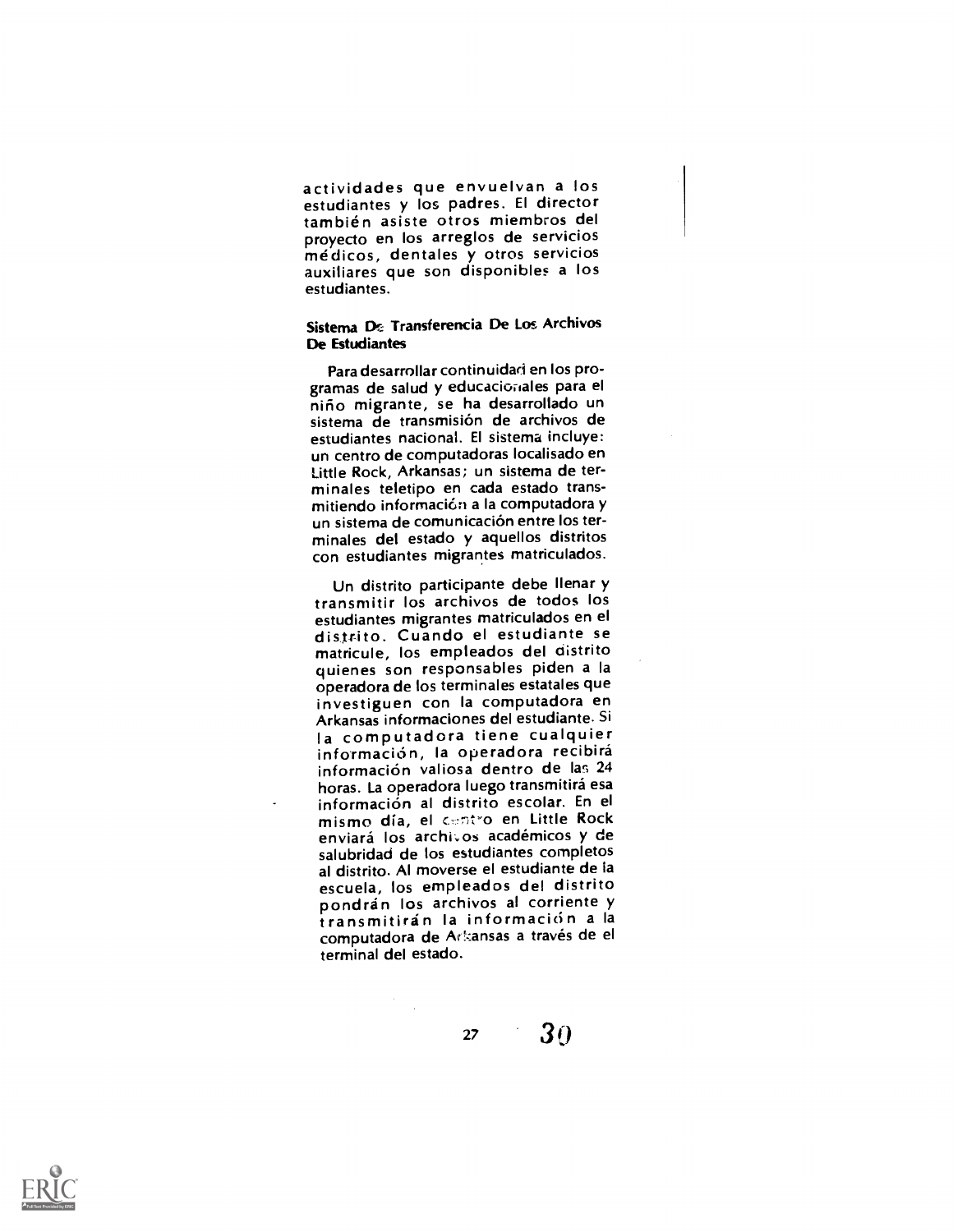# Bilingual Education

For projects in districts where enroll-<br>ments include minority groups and students whose first language is not English, provisions should be made to provide instruction in the language that is most<br>familiar to students. One effective approach is to develop bilingual education<br>classes which accommodate not only students in the linguistic minority, but stu-<br>dents of the majority culture as well. In this way, students learn and come to ap-<br>preciate both languages and cultures. If students enrolled in the project have difficulty communicating in English, and it is<br>not possible to administer bilingual programs because of limited enrollment or an inability to recruit adequate staff, a dedicated effort should be made to employ teachers and/or aides who are capable of communicating in the student's language and are sensitive to students' cultural differences.

#### Equipment

 $\sim$   $\sim$   $\sim$ 

Title I-M funds may be used to pur-<br>chase equipment, provided that the equipment is necessary for activities in the proposal. Equipment purchased with Title I-M funds must be used exclusively for Title I-M projects, not for general district programs. Districts must keep inventories of equipment purchased with these funds; inventories must be kept current and the location of each item must be indicated.

28

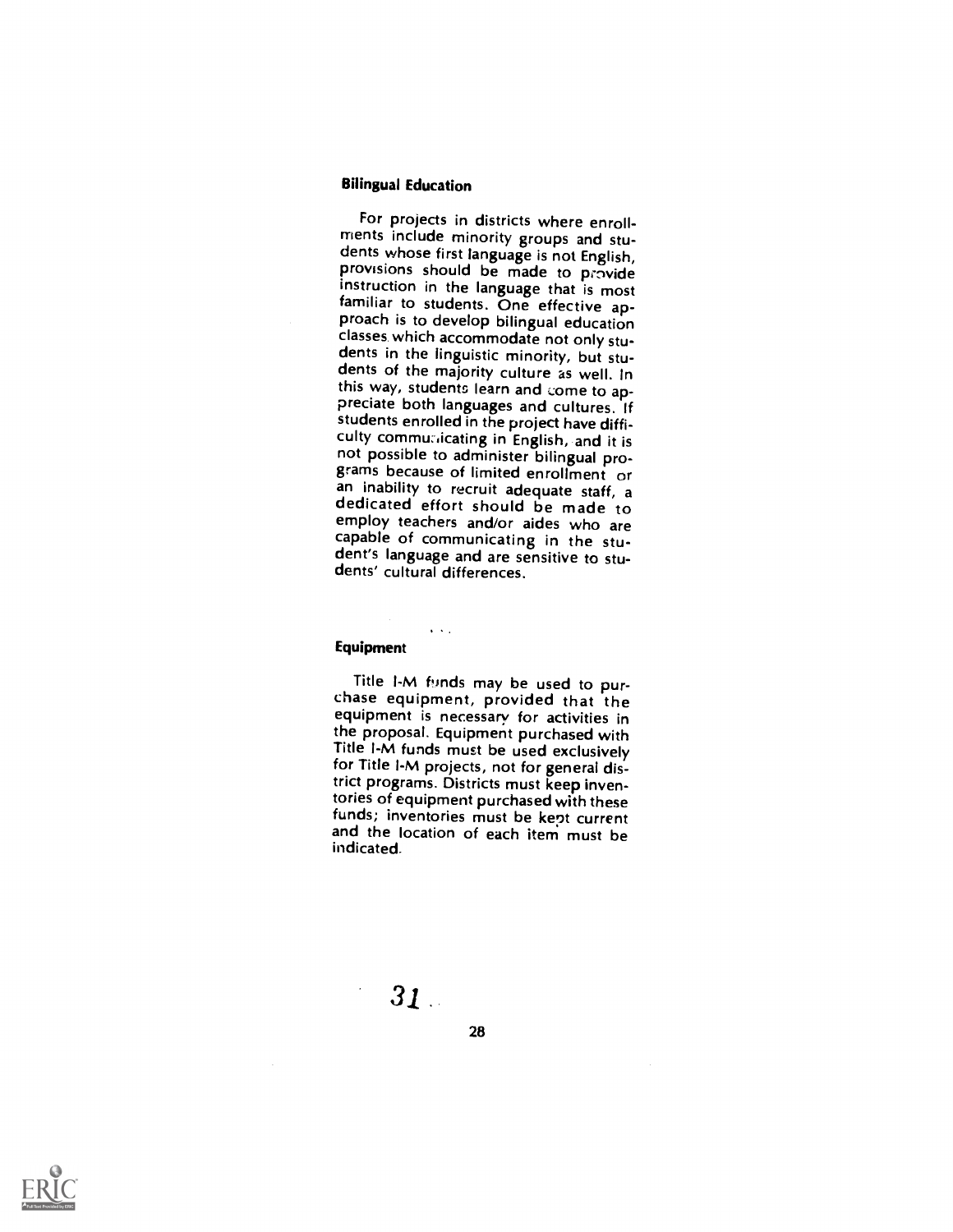#### Educación Bilingüe

Para los proyectos en los distritos<br>donde la matriculación incluye grupos minoritarios y estudiantes cuyo idioma natal no es inglés, deben de hacerse arreglos para proveer instrucción en el idioma que es más familiar al estudiante. Uno de los medios efectivos es de desarrollar clases en educación bilingüe cuales no solo serviran estudiantes en la minoria linguistica pero tambien a los estudiantes de la cultura en mayoria. De este modo, los estudiantes aprenden y Ilegan a apreciar ambas idiomas y culturas. Si los estudiantes matriculados en los proyectos tienen dificultad en comunicarse en inglés y no es posible ofrecer programas bilingues debido al número de estudiantes limitado, un esfuerzo máximo debe hacerse de emplear maestros y asistentes capacitados de comunicar en el idioma de los estudiantes y quienes son sensitivos a las diferencias culturales del estudiante.

## Equipo

Los dineros Titulo I-M pueden ser<br>usados para comprar equipo siempre que el equipo sea necesario para las actividades en el presupuesto. El equipo comprado con dineros Titulo I-M debe ser usado exclusivamente para los proyectos Titulo I-M no para programas del distrito. Los distritos deben rnantener inventorios de equipo comprado con estos dineros. Los inventorios deben ser mantenidos al corriente y la localidad de cada articulo debe ser indicada.





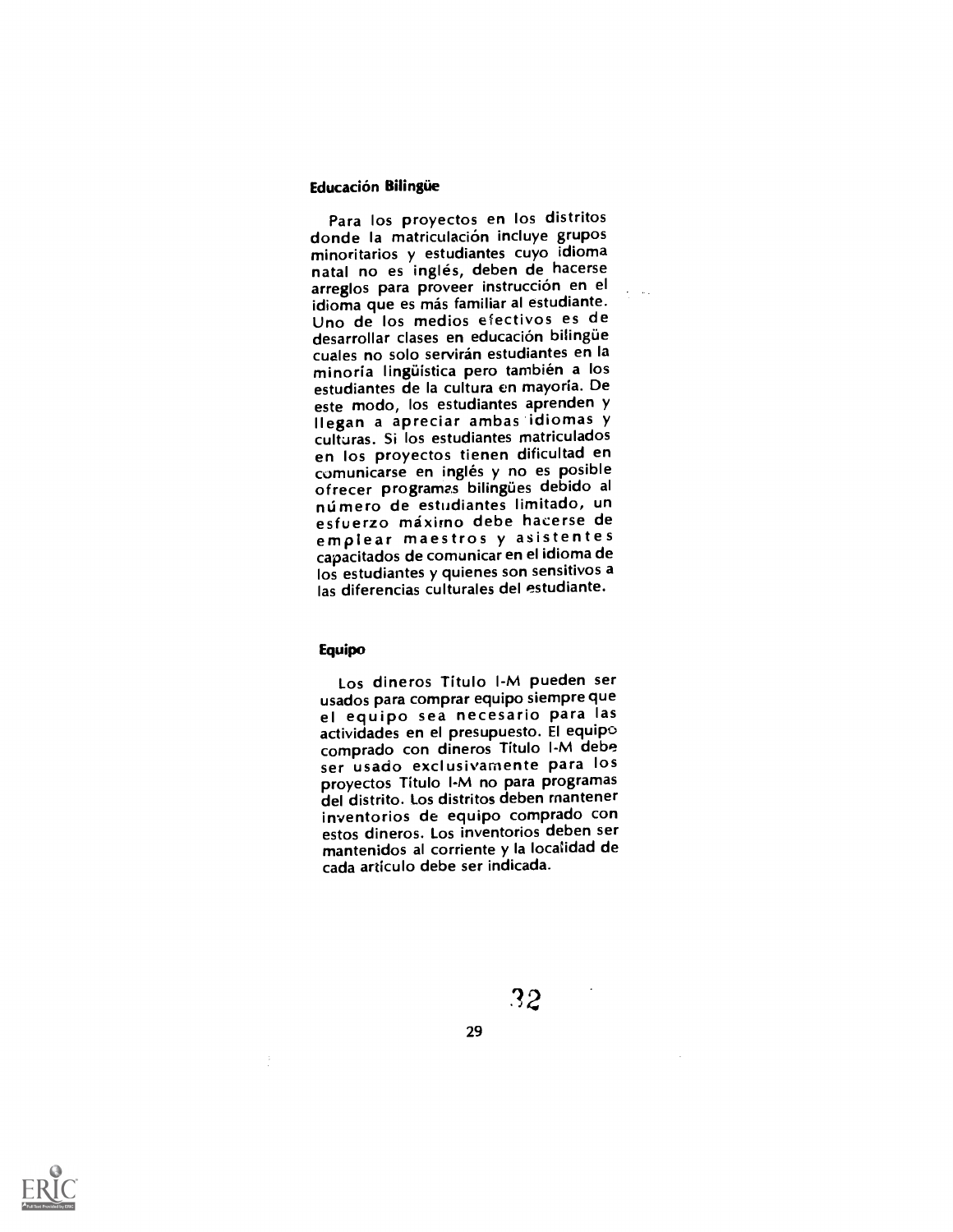#### Inservice Training

Proposals should include plans for in- service training for faculty members, including tutors and aides (paid and volunteer), as well as other non-certified personnel providing support services. Workshops and inservice also should be<br>provided for parent council members and others in the community. Inservice should focus on improvement of teaching skills, acculturation, intergroup communications, as well as project requirements and guidelines. Other areas will be identified by the school administration or requested by staff members or parents. It is recommended that career ladder<br>course credit inservice programs be provided for all non-certified personnel regardless of whether they are placed in instructional or support service programs.

# 33

 $\chi^2$  .